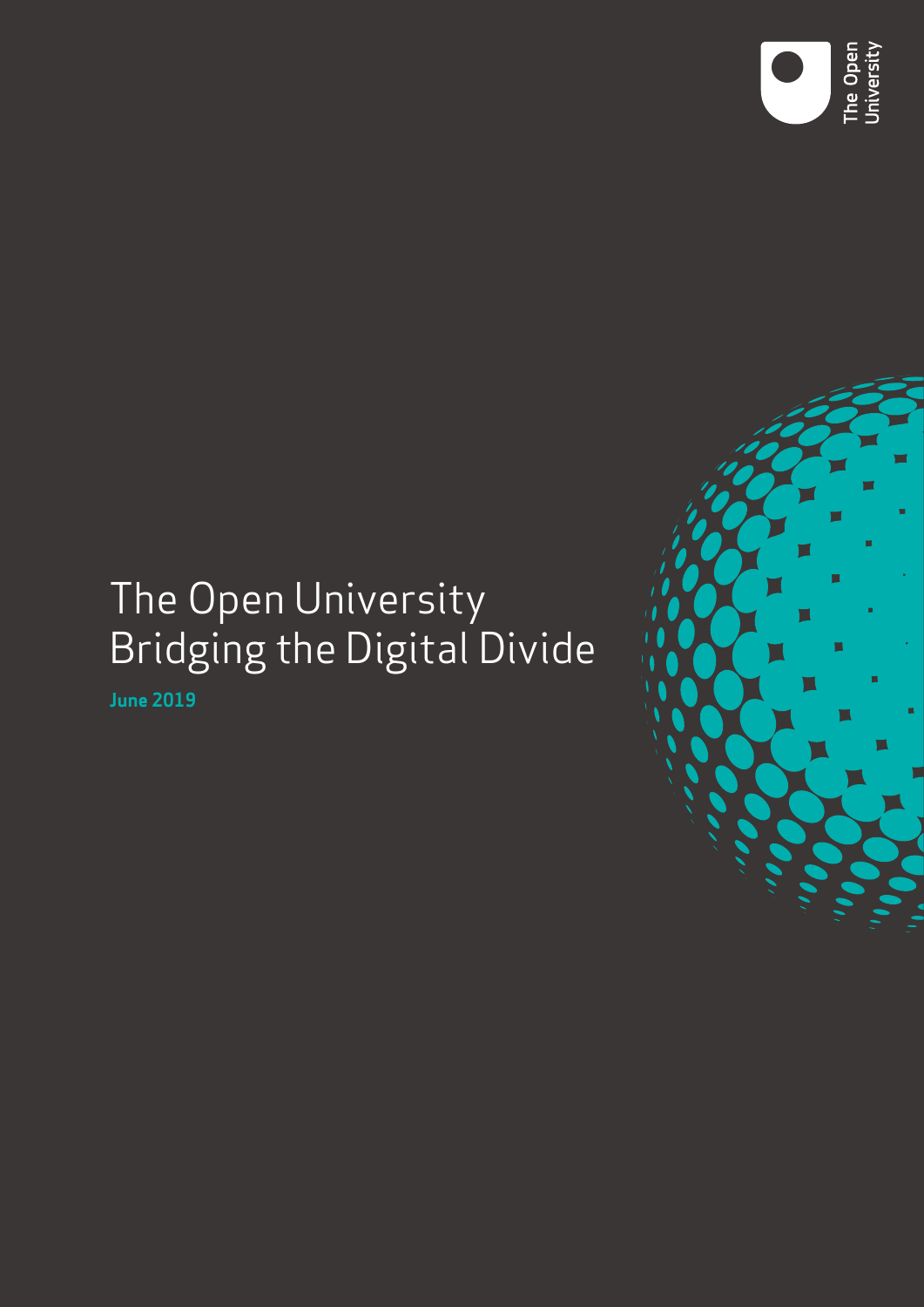# Contents

| Foreword                         | 6               |
|----------------------------------|-----------------|
| <b>Executive summary</b>         | 9               |
| The digital skills landscape     | 10              |
| <b>Changing careers</b>          | 14              |
| <b>Bridging the divide</b>       | 16              |
| The training solution            | 19              |
| <b>Case studies</b>              | 22              |
| The Open University offering     | $\overline{24}$ |
| <b>About The Open University</b> | 27              |
| Methodology                      | 28              |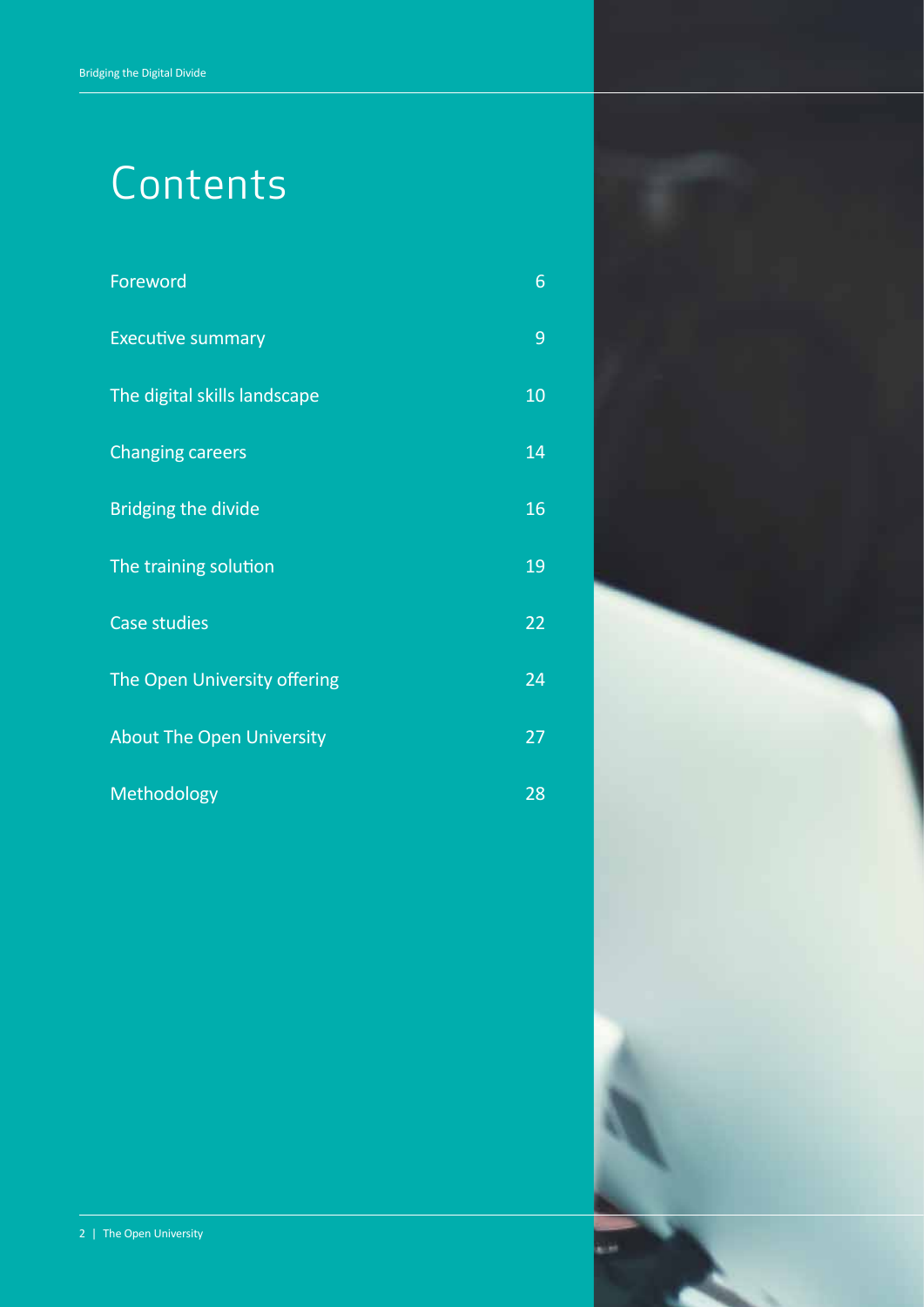E.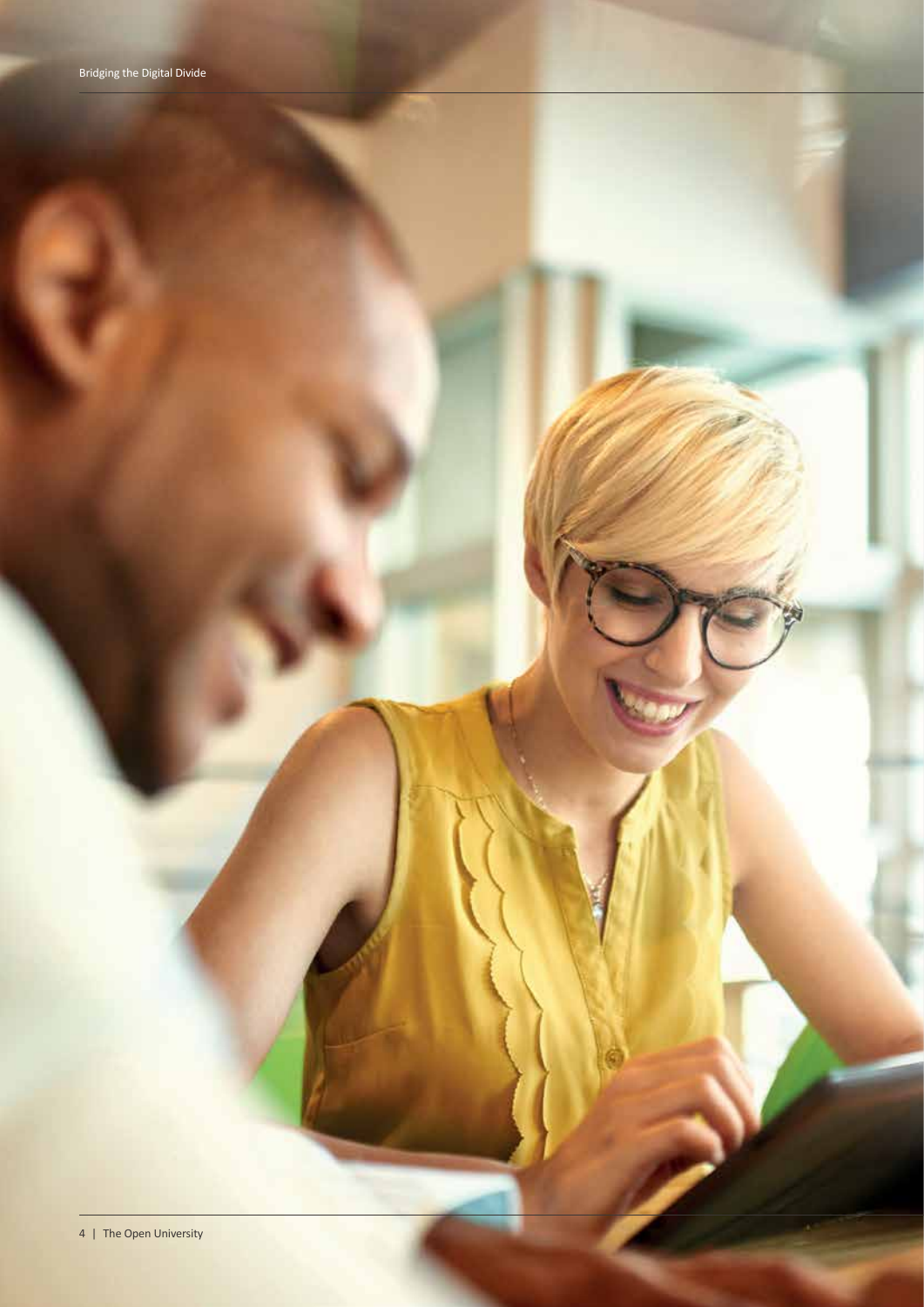

# Introduction

With the pace of digital development rapidly accelerating, many organisations are currently considering how they can address digital skills shortages.

The Open University is currently working with organisations and the government to support them in overcoming skills gaps in the workforce and wider labour market, from developing high quality apprenticeships and flexible degree programmes that meet their needs, to our work with the Institute of Coding.

We've produced this report to highlight the extent of digital skills gaps and the impact they are having on organisations and their employees. But more importantly, we sought to identify some solutions that can help organisations to build strategies for coping with the unpredictable and shifting needs of the digital economy.

Now in its 50th year, The Open University is a strong advocate of lifelong learning and widening participation - and we believe that is what is needed here. As the UK accelerates the adoption of digital technologies, all employees will require continuous training and retraining in order to build the skills needed by their organisations and apply them effectively."



**Arosha Bandara Head of School. Computing & Communications** Faculty of Science, Technology, Engineering and Mathematics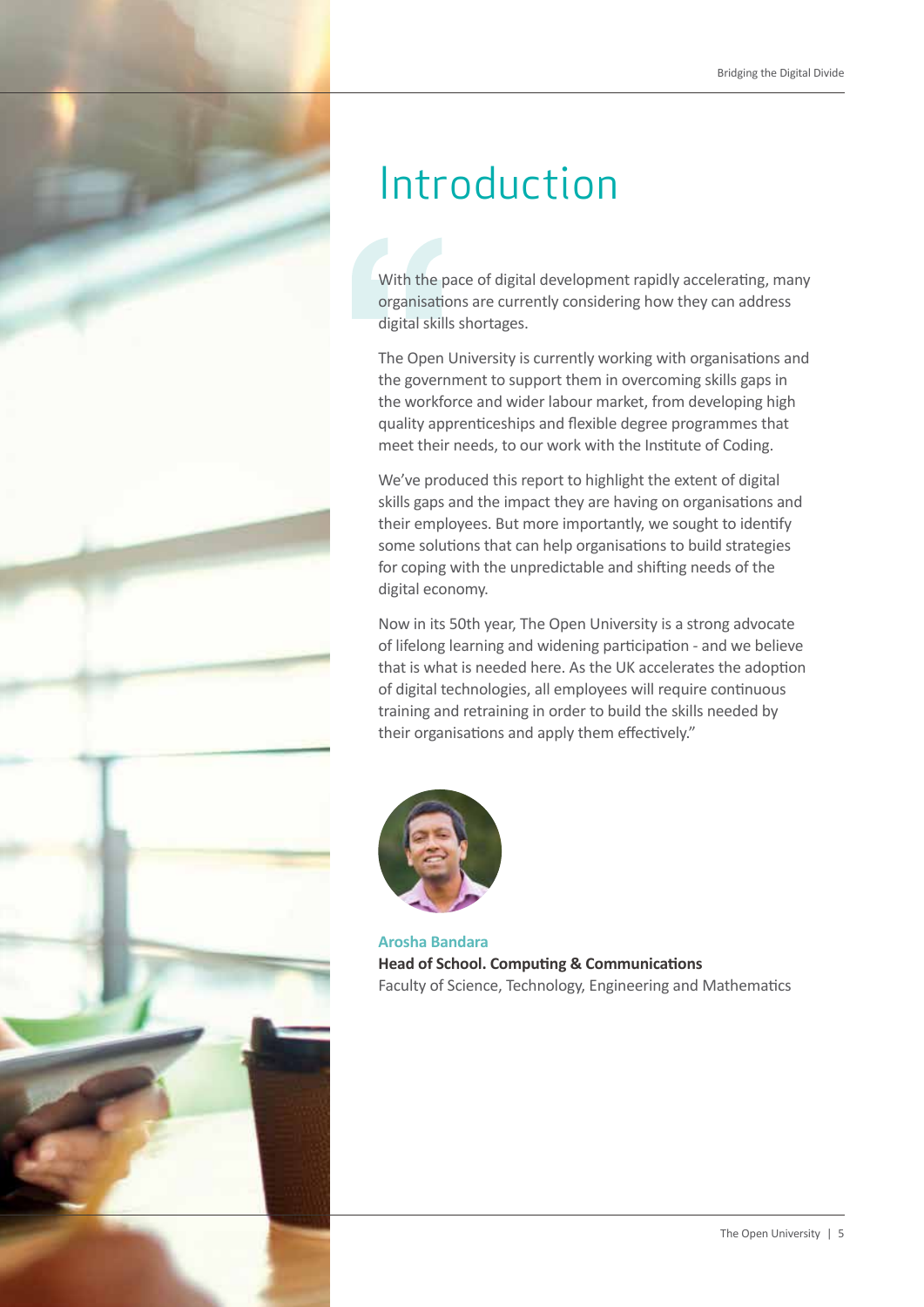### Foreword



**Digital technologies have disrupted entire industries. They power new products and services, have revolutionised customer relationships and drive a hypercompetitive business environment where innovation is prized and tech-powered start-ups can displace even the most entrenched incumbents.** 

However, digital changes affect more than productivity, employment, and corporate success. They also create opportunities to change the nature of work itself. Numerous studies show that a range of new technologies have already altered the way work is undertaken, the roles that workers play in a company's division of labour, and the overall structure of organisations.

Not only are businesses re-evaluating how they structure relationships with employees, but employees are also changing their relationships with their employers as they consider the future of their careers in the face of such substantial change.

One view is that individuals will increasingly provide their services in some form of independent contractor relationship with firms. The 'gig economy', a labour market characterised by the prevalence of short-term contracts or freelance work as opposed to permanent jobs, is already growing rapidly. Also prevalent is the idea that employees may work across several fields during their working life, perhaps having multiple careers, and needing to train or retrain according to where business needs lie.

Of course, such emerging circumstances for employers and employees present significant challenges in the provision of training and development. In order to retain staff and help them thrive in an unpredictable and rapidly shifting employment landscape, a new approach to employee development is required.

Organisations must now lay the groundwork to encourage the development of a different mindset. Through higher-level training delivered throughout employees' careers, the workforce will become adaptable, flexible and multi-skilled, and more able to embrace the digital technologies that will ultimately transform entire industries.

The truth is that much of this shift remains unknown, thanks in part to the sheer pace of digital change. Employers must act now to establish a strong foundation of the technical digital skills required in order to create and maintain success. However, the most successful disruptors, such as Airbnb and Uber are those who understand how to apply technology for maximum impact – and organisations that do not also foster these higher-level problem solving and creative skills may find that their organisation is unable to adapt and evolve as new opportunities and challenges emerge.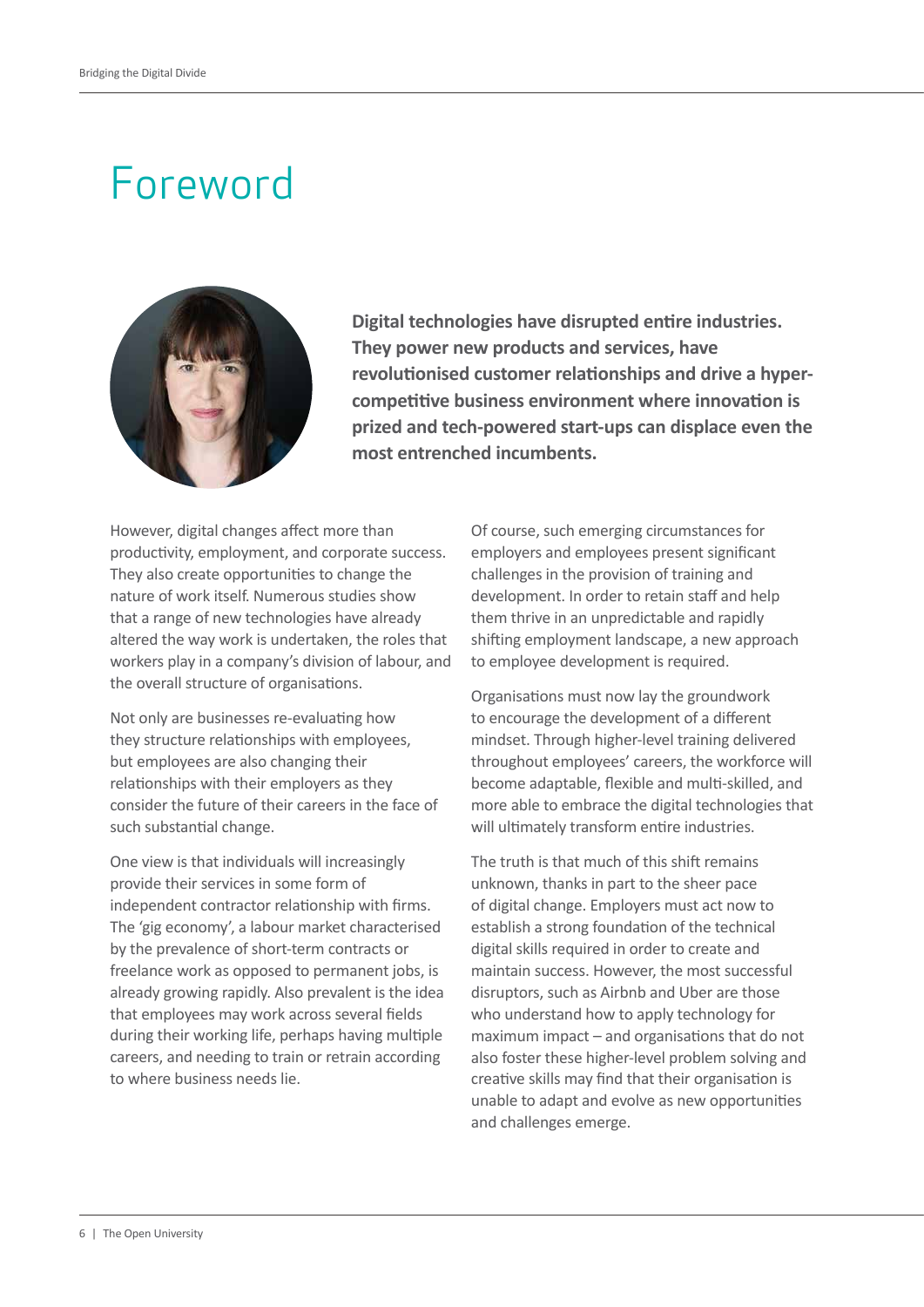By taking the time to identify knowledge gaps and invest in educational solutions, an organisation will be better able to develop and grow over time. Embedding a learning mindset into a company's core values means the importance of relevant skills will be woven into the make-up of every employee. Above all, digital education must be continuous, as well as consistent.

This report highlights particular skills gaps at a mid and higher-level, and it is crucial that organisations focus on building up these skills so that they can become more agile and adaptable to future challenges. With a solid understanding of IT, employees will be able to think more critically about what is needed, update their skills accordingly and apply their knowledge effectively. However, it is crucial that all employees are engaged with the idea of digital training, and have opportunities to develop those skills. Organisations must nurture a culture where employees can collaborate, communicate and, most importantly, share information. This is crucial if they are to become stronger and better equipped to manage the seismic shift that is already underway.

**Jane Dickinson Digital Skills Lead** The Open University

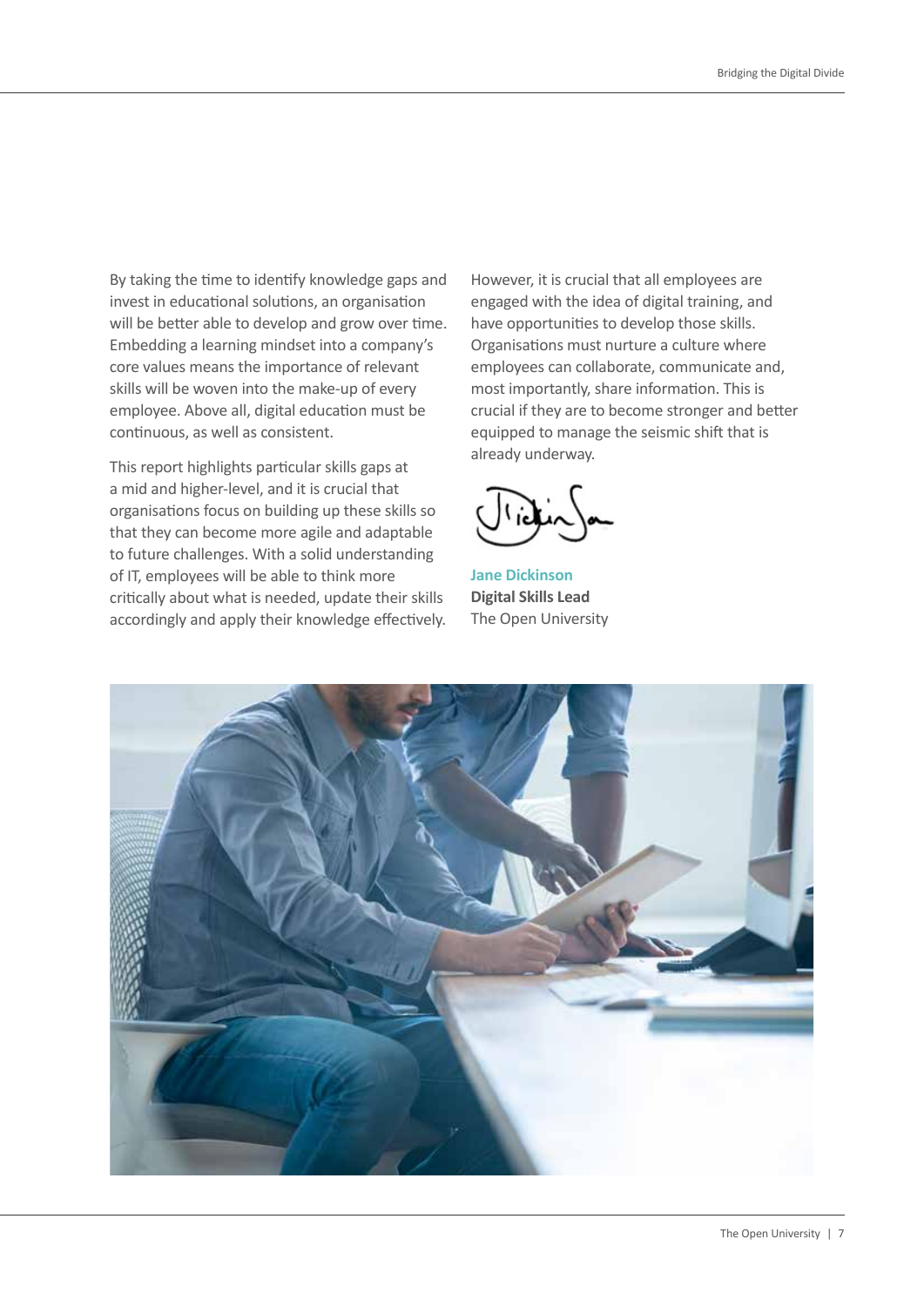



30.2

W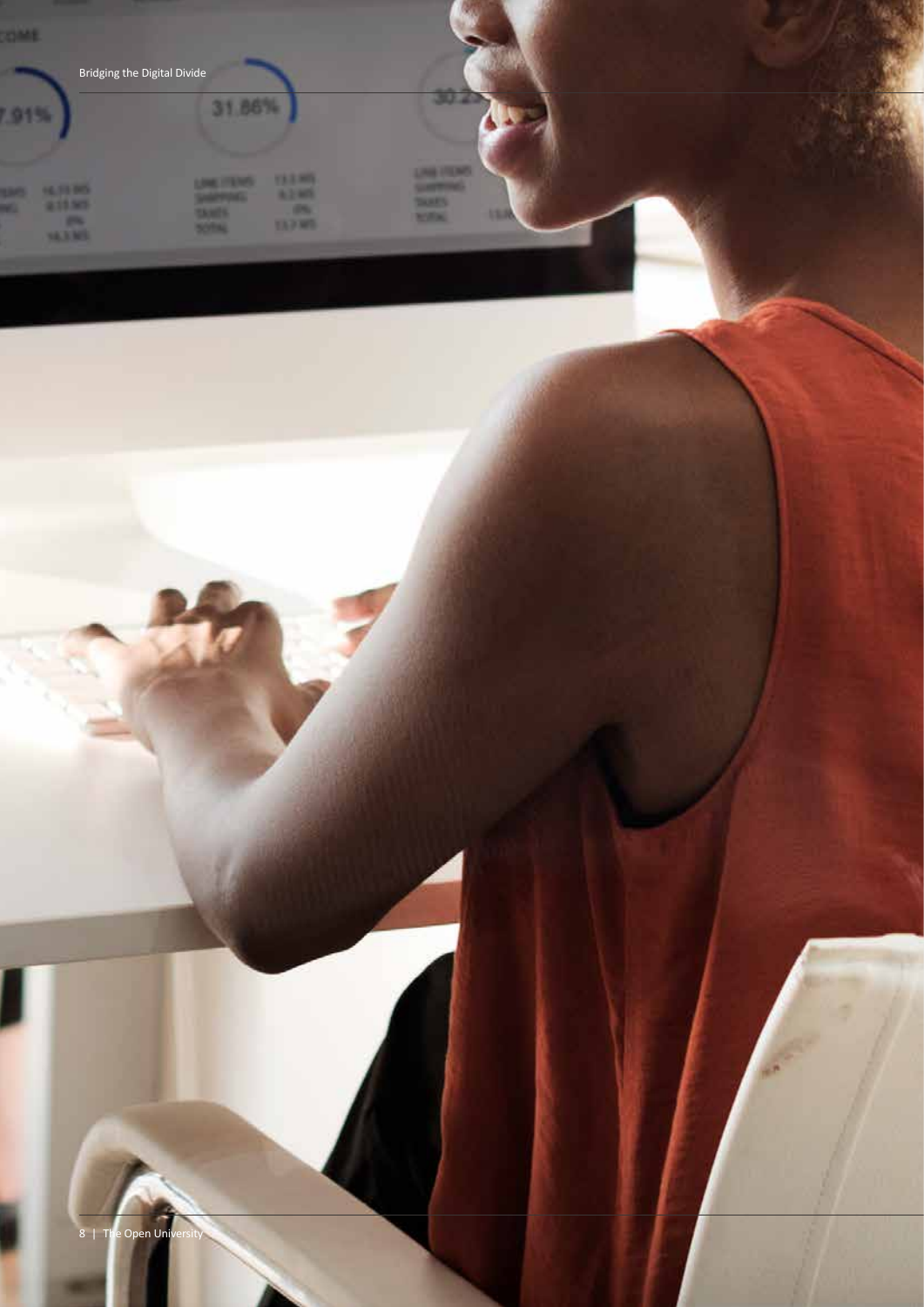# Executive summary

### **Nine in 10 organisations across Great Britain currently lack digital skills**

- The skills most lacking relate to cyber security, cloud-based development and management, and emerging technologies
- Mid-level and advanced digital skills are in shortest supply across all digital disciplines
- Organisations' skills gaps are having a severe impact on performance:
	- More than half (56%) report skills shortages have already negatively impacted productivity
	- 47 per cent say a lack of digital skills is impacting their organisation's ability to implement new time or cost saving technologies
	- Half (50%) expect profitability to be negatively affected in the next five years

### **37 per cent of workplace roles are expected to alter significantly in the next five years**

- 12 million employees in the UK could be affected by changing roles and redundancies
- One in six (18%) of the current workforce believe they will have to change jobs at some point because of new technology and automation
- Only half (48%) of employees say they want digital training, but this figure increases to two thirds (67%) of 18-34 year olds
- Less than one in five (16%) think that receiving digital skills training could open up new opportunities in their career, so it's crucial that employers set out clear routes for progression

### **Three in 10 (28%) employers are looking to hire in digitally-skilled talent**

- However, half (50%) of employers believe that the pipeline of talent from abroad could dry up post-Brexit
- While 78 per cent agree that it would be more sustainable to develop skills through training, concerns about cost see them opt for the shortterm solution of hiring new employees.
- 55 per cent believe that hiring in new workers is cheaper than investing in digital skills training
- Nearly two-thirds (64%) don't believe that their organisation has plans to up-skill or retrain existing staff to resolve digital shortages
- 85 per cent of senior leaders agree that it will become necessary to move to a model of lifelong learning in future, where employees are constantly learning and developing new skills

### **Organisations have increased their training budgets by 13 per cent to increase digital skills**

- Across all organisations, the average budget has increased from £52,150 to £58,750 over the past 12 months
- 10 per cent of employers don't know where to start when it comes to developing a training strategy, while 14 per cent don't know who should receive training
- More than half (52%) say that technology evolves too quickly for organisations to keep up with the skills required, as skills become out-of-date
- Those investing in training report increased productivity, engagement and loyalty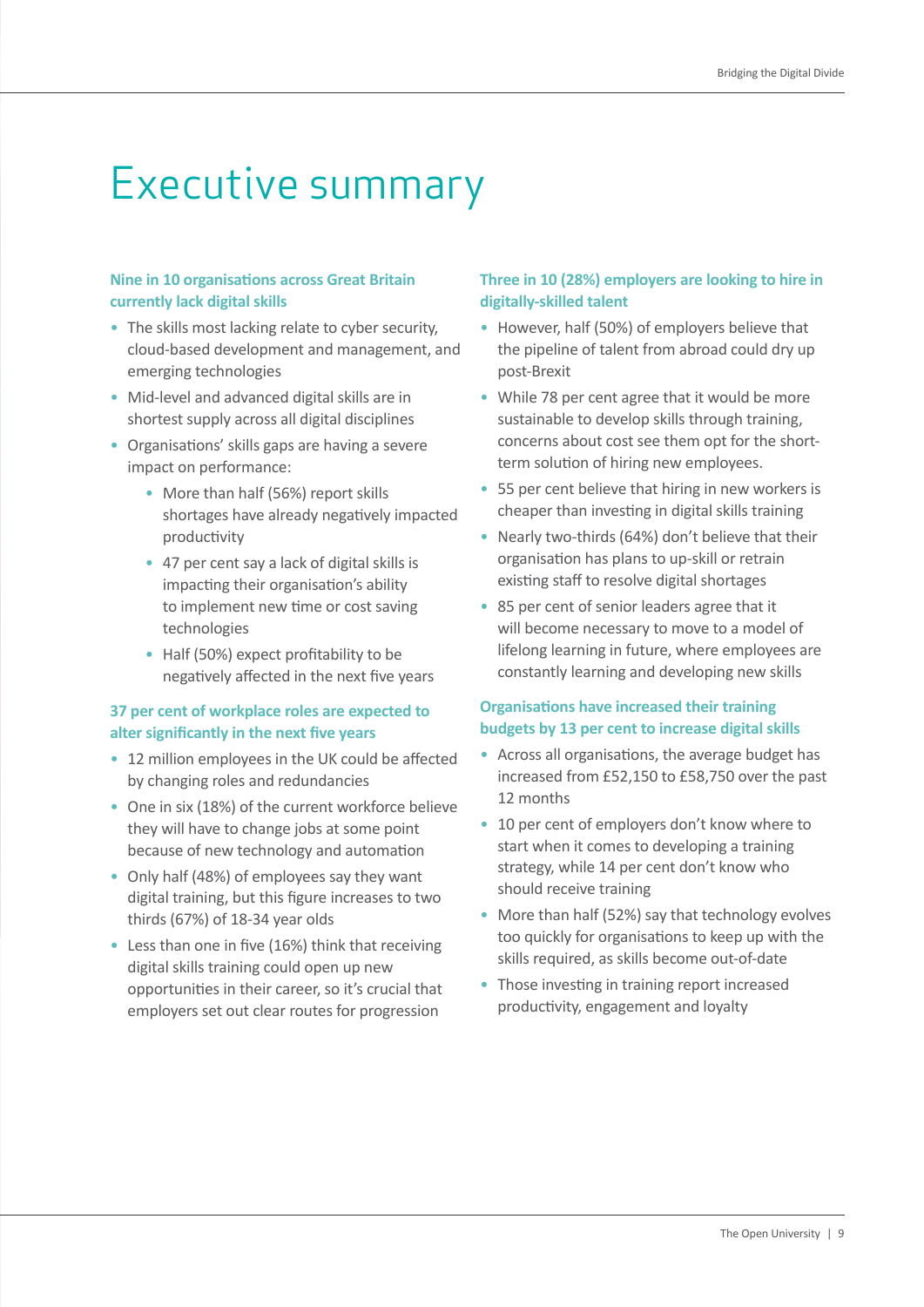# The digital skills landscape

**Today, with a concerted effort from investors, entrepreneurs, government, industry groups and large corporations, the UK has become a hotbed of start-ups and a home for big tech businesses, talent and digital innovation. There are now more tech "unicorns" - that is start-up businesses valued at \$1 billion or more - in the UK than any other European country, and, according to reports, London is set to take over from San**  Francisco as the next tech behemoth<sup>1</sup>.

While the digital sector has achieved great success, in order for the UK to realise the opportunity to be a global leader in decades to come, the country's significant digital potential must be matched with a robust and growing talent pipeline. And, of course, digital skills are not just about the needs of tech companies - today, digital technology touches nearly every industry, and nearly every job function uses it to some extent.

*Digital skills are not just about the needs of tech companies - today, digital technology touches nearly every industry, and nearly every job function uses it to some extent."*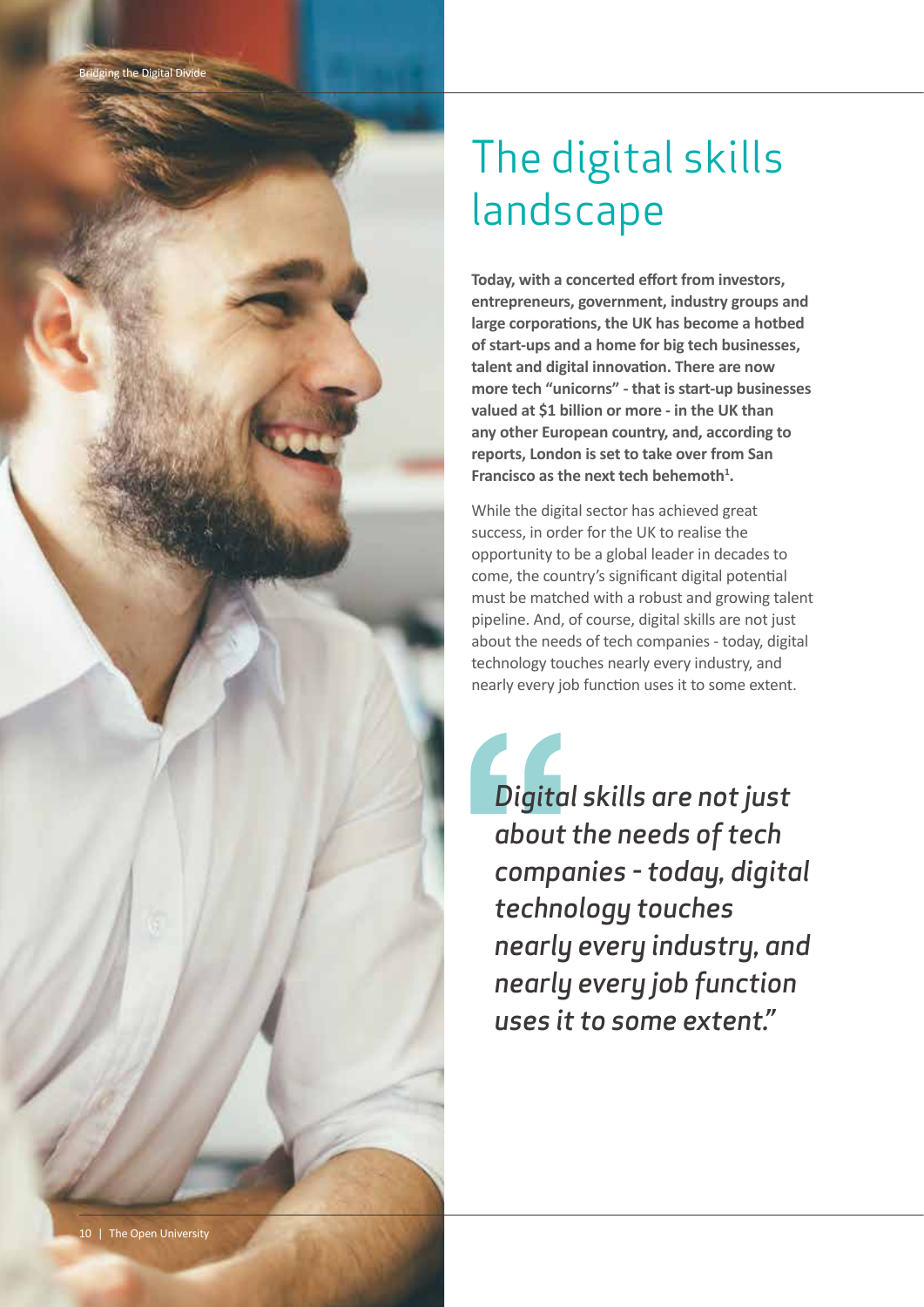Many experts believe the UK currently faces a digital skills gap - where workers simply don't have the skills to meet the demands of a digitally powered economy. For example, as IBM highlighted<sup>2</sup>, companies are now able to harvest enormous volumes of 'big data', but unless employees have the ability to analyse this information and turn it into actionable insight, organisations simply won't be able to reap the benefits of the technology.

#### **Assessing the skills gap**

To gauge the extent of the current digital skills gap, The Open University analysed not only the number of organisations affected by the digital skills shortage, but also which specific skills are most lacking today. Overall, the study found that nearly nine in 10 (88%) organisations across Great Britain - over 244,000<sup>3</sup> - are currently lacking in digital skills, with many expecting these shortages to increase in the next five years.

One in three (33%) business leaders report that they do not have adequate cyber security capabilities within their organisation, a similar proportion (31%) report that they are lacking the capability to successfully integrate new technologies or data sources.

As more organisations look to move to a cloudbased digital infrastructure, many (33%) find that they are lacking in the development and management skills required to do this, while others (30%) are struggling to find workers with the skills to manage emerging technologies such as automation and artificial intelligence (AI).

#### 50% 45% 40% 35% 30% 25% 20% 15% 10% 0% Emerging technology Cyber security Integrating new Cloud-based technologies infrastructure Data management/ analytics Digital business transformation Software/app development Networking Generalist digital skills 30% 32% 33% 33% 32% 32% 32% 33% 13% 31% 31% 31% 27% 25% 25% 25% 28% 27% 25% 34% 19% 21% 20% 19% 17% 20% 19% 17% 13% 13% 13% 40% 45% 38% 38% GB-wide England Scotland **Wales** 24%

#### **Which of the following skills are currently lacking in your organisation?**

1 Robert Walters and VacancySoft (2019) The UK Fintech Revolution <sup>2</sup>City AM (3 May 2016) "IBM warns of looming skills gap due to big data and analytics" <sup>3</sup>Calculations based on ONS data. For further details see full methodology.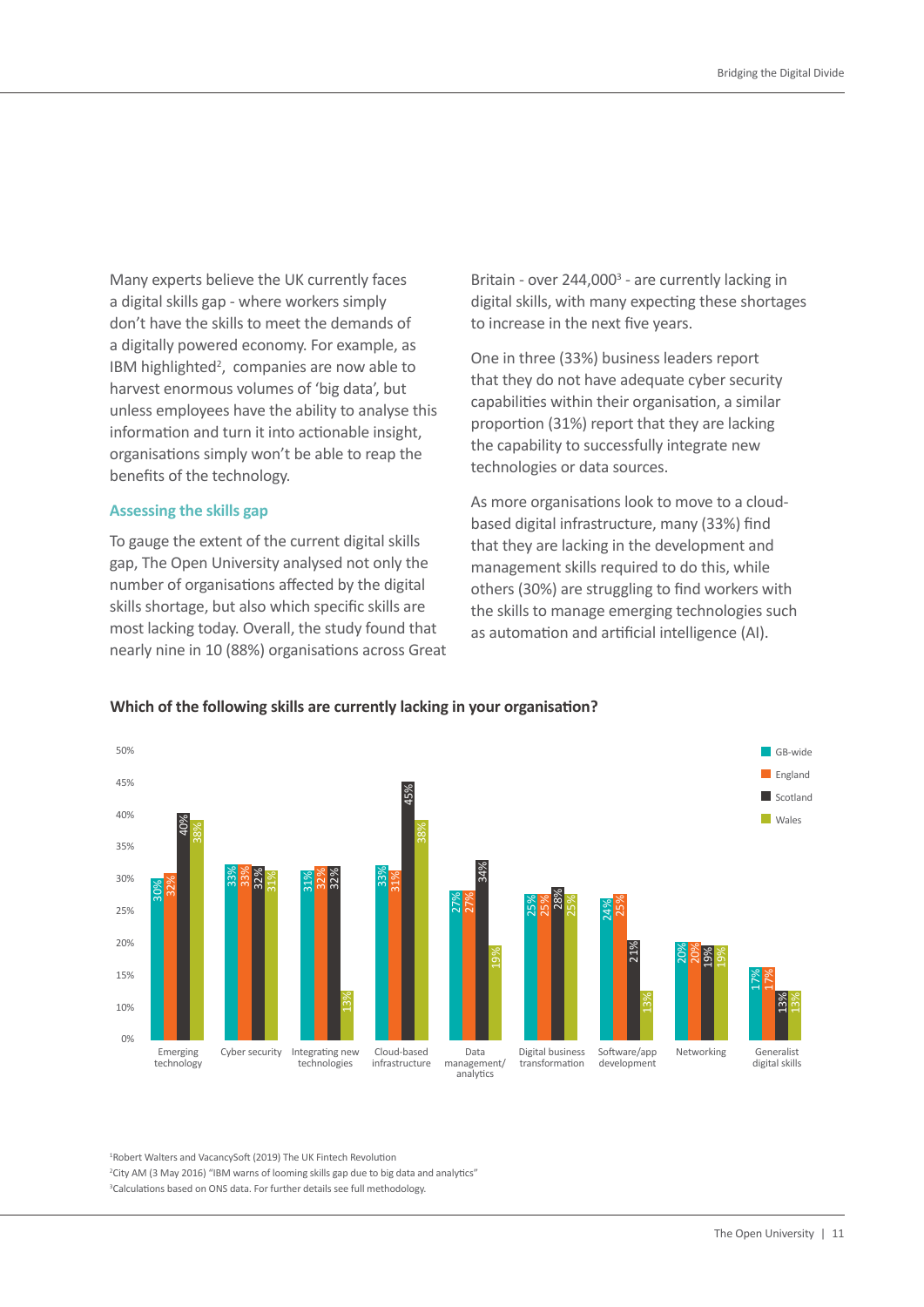#### **At which levels are digital skills most lacking?**

While most industry reports focus on the idea that it will be low-skilled, low-paid jobs that are most affected by automation, this study reveals that entry-level employees actually have a high level of digital literacy, which can be harnessed by forward looking employers.

Organisations reported that the lack of appropriate digital skills at intermediate and senior management levels are having the most significant negative impact. While there is still a need to increase basic or foundation level digital skills, most employers report that higher and degree level digital skills are currently more of a priority.

This suggests that in order to ensure that their organisation is able to embrace the opportunities that will arise from further technological developments, employers should focus on building higher-level skills at management level, and even consider postgraduate qualifications where employees already have a degree.

#### **At which level of your organisation are digital skills shortages most problematic?**



#### **The impact of the digital skills shortage**

While the digital skills shortage is already having an impact on many organisations at present, others believe that it could start to take its toll in future if current issues are not addressed.

The most pressing concern amongst business leaders relates to productivity, with more than half (56%) believing that the digital skills shortage has already had a negative effect on the productivity of their workforce, and a further 40 per cent expecting this to happen in future. Close to half (47%) of business leaders think that the skills shortage is affecting ability to implement new time or cost saving technologies, and four in ten (41%) say that a lack of digital skills impacts on their competitive edge.

The continued development of new technologies could widen the gap between the skills in the workforce and those required even further, leaving employers concerned about their organisation's future capabilities. Half (50%) of business leaders surveyed say that their profitability will be negatively impacted by the digital skills shortage and a similar proportion (52%) think that a lack of digital skills will affect their agility and ability to adapt going forward, which the majority (72%) believe is essential if their organisation is to survive.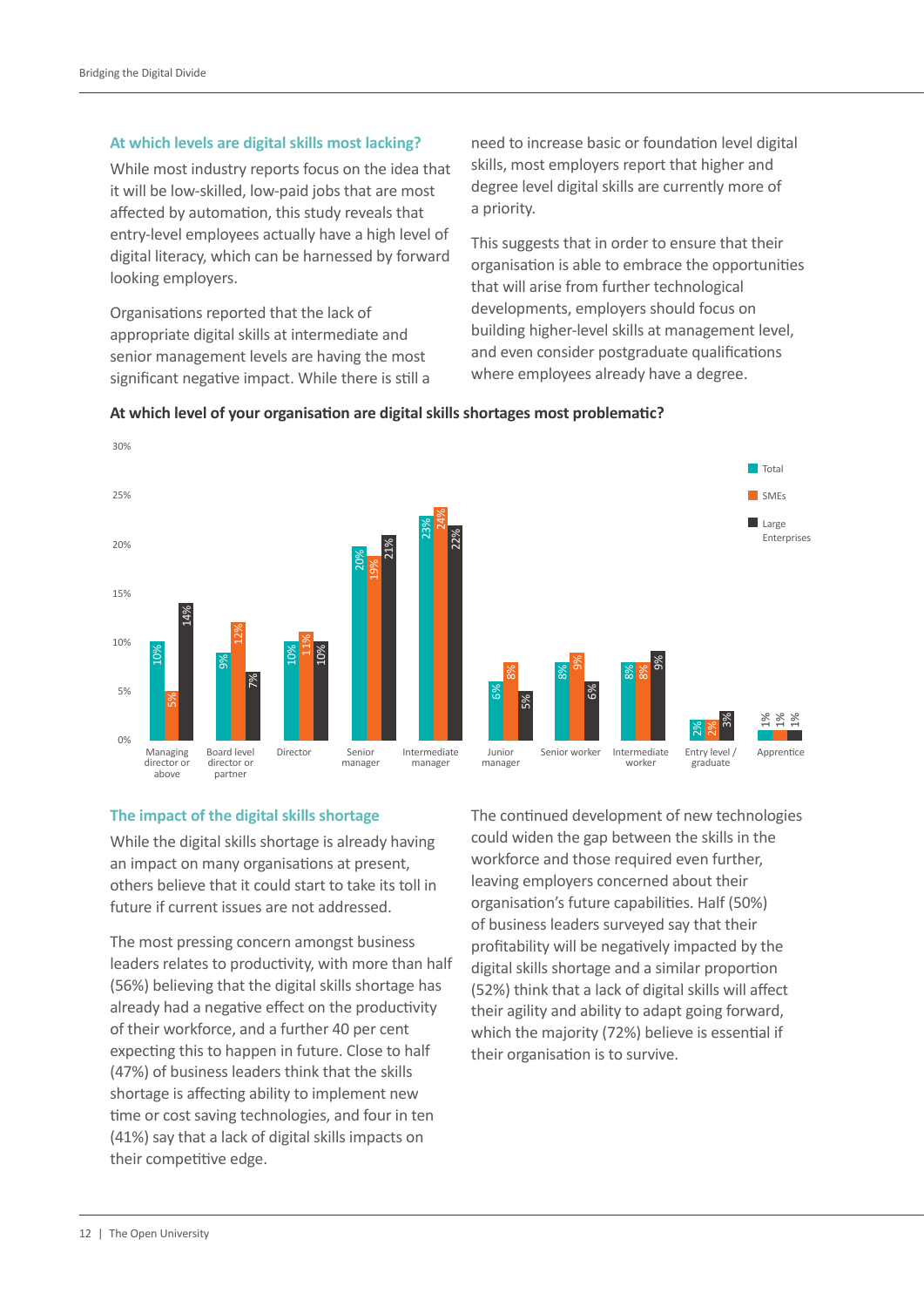

#### **How is the digital skills shortage impacting organisations?**

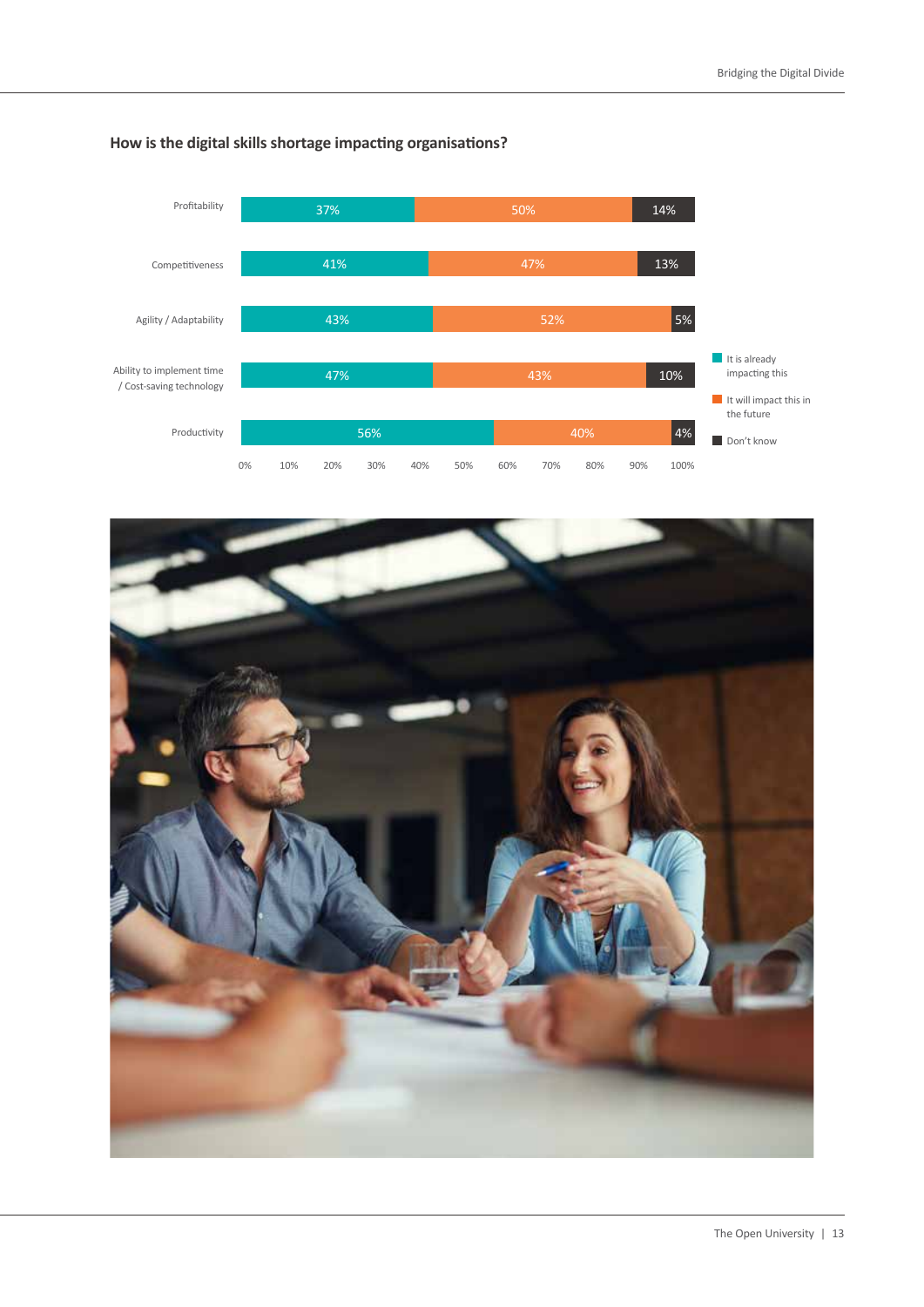## Changing careers

**As a result of the evolving digital landscape, a number of job roles are likely to change or disappear. On average, employers expect that 37 per cent of the roles in their workplace are likely to alter significantly within the next five years as a result of digital disruption, which means as many as twelve million employees across Great Britain could be affected<sup>4</sup> .** 

Aside from those working in the information and communications departments, who will invariably witness the developing digital environment, the employees most likely to be affected by these changes in the next five years are those working in administration, operations, HR and training, and customer services.

### **What are employers doing to address changing roles?**

With roles likely to require a greater level of technological know-how, employers need to consider how they can address the gaps between competencies in existing roles with those that will be required in the future.

Most employers are likely to make as few redundancies as possible, and will therefore look to keep employees in their amended roles or move them into new roles where possible. However, in order for organisations to remain productive it is essential that those employees have the right digital skills, which means they are likely to need additional training.

Nearly all (91%) senior leaders believe that their organisation has a responsibility to boost the skills of existing staff, and many are making changes to ensure that their workers are able to adapt and be competent in a new, more digital role.

More than a quarter (28%) report redirecting their training budget to focus on building digital skills within their organisation, while a further 41 per cent are considering doing this. In addition, three in 10 (31%) employers report sending staff members on more external training courses.

#### **What changes are organisations making?**



In addition to making changes to ensure that employees have the digital skills that will be required in the future, 16 per cent are encouraging workers to develop their digital skills themselves. However, 6 per cent say their organisation is doing nothing at all to help

4 Calculations based on ONS data. For further details see full methodology.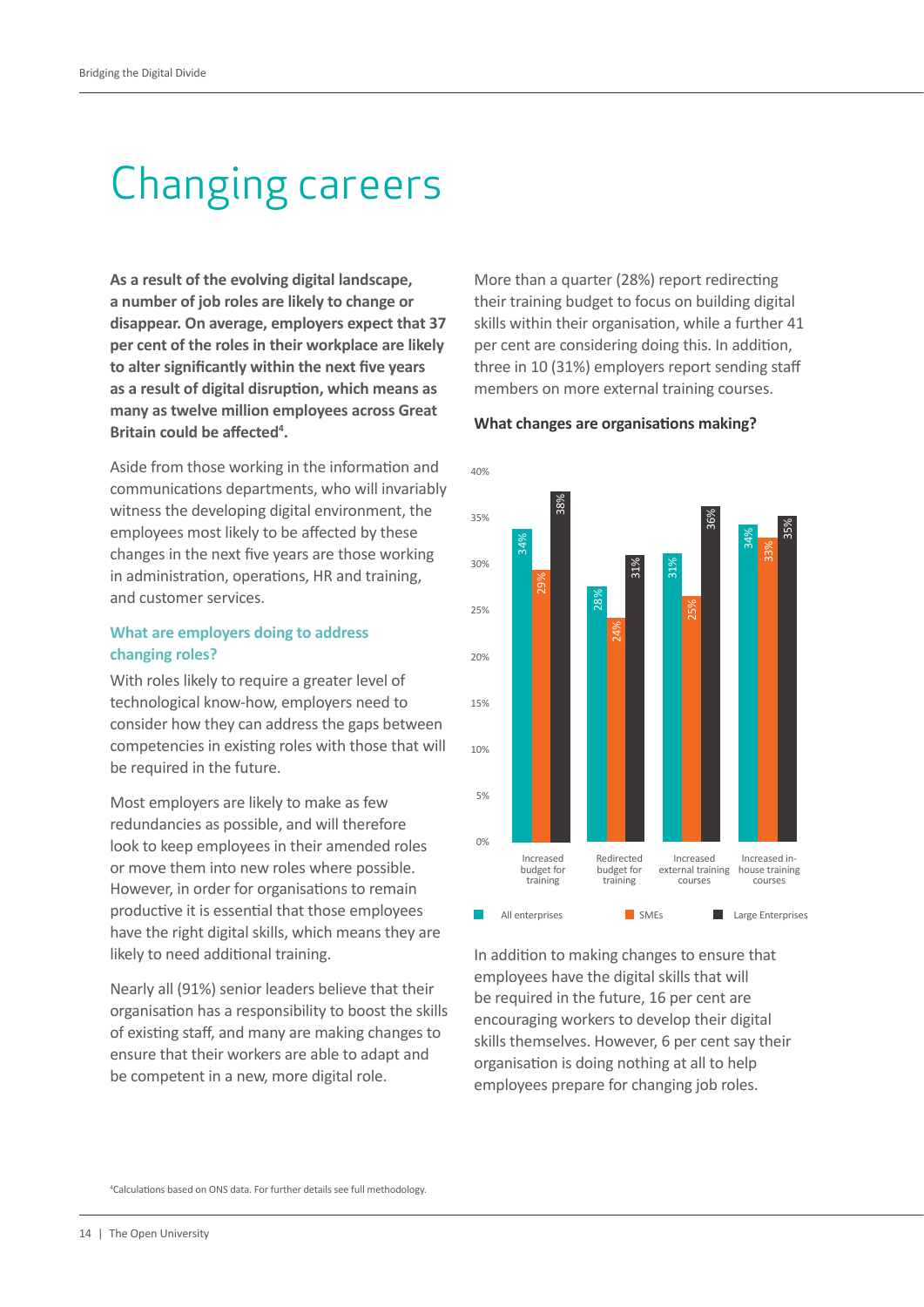#### **What will this mean for employees themselves?**

New technology and automation loom large in employees' minds - particularly among younger workers. While one in six (18%) of the workforce believe they will have to change jobs at some point because of new technology or automation, this figure rises to a quarter (26%) among those aged 18-34.

### **Will your job role change as a result of automation and digital advancement?**



0% 10% 20% 30% 40% 50% 60% 70% 80% 90%100%

Despite concerns about future job roles, not all employees would be interested in learning new digital skills. Overall, just half (48%) of employees say they want digital training. This level increases amongst younger workers, with two thirds (67%) of 18-34 year olds saying that they would be receptive to digital training from their employers, and a fifth (22%) of younger employees are even funding their own training in this area. In contrast, just one in four (26%) over 55s say that they would like digital skills training.

The task for employers is to encourage staff to engage with increasing their skills by demonstrating both the benefits this can bring to their own careers and the wider organisation. Currently less than one in five (16%) think that receiving digital skills training could open up new opportunities in their career, so setting out clear pathways for progression will be crucial for employers to increase engagement.

The way in which training is delivered could also have a significant impact on employees' appetite for learning. One way that employees report that their workplaces can effectively deliver digital training is through a convenient and flexible learning provision that fits around both work and home commitments. Learning remotely, for example - either through online or home study appeals to many employees, as it allows workers to learn when, where and how it suits them.

Investing in education could also provide significant benefits in terms of employee productivity, as many say they would feel more valued (19%) and more secure (15%) in their roles, which in turn can help to improve focus and morale. Amongst 18-34 year olds, those who are most keen to receive digital skills training, this increases to 36 per cent and 26 per cent respectively.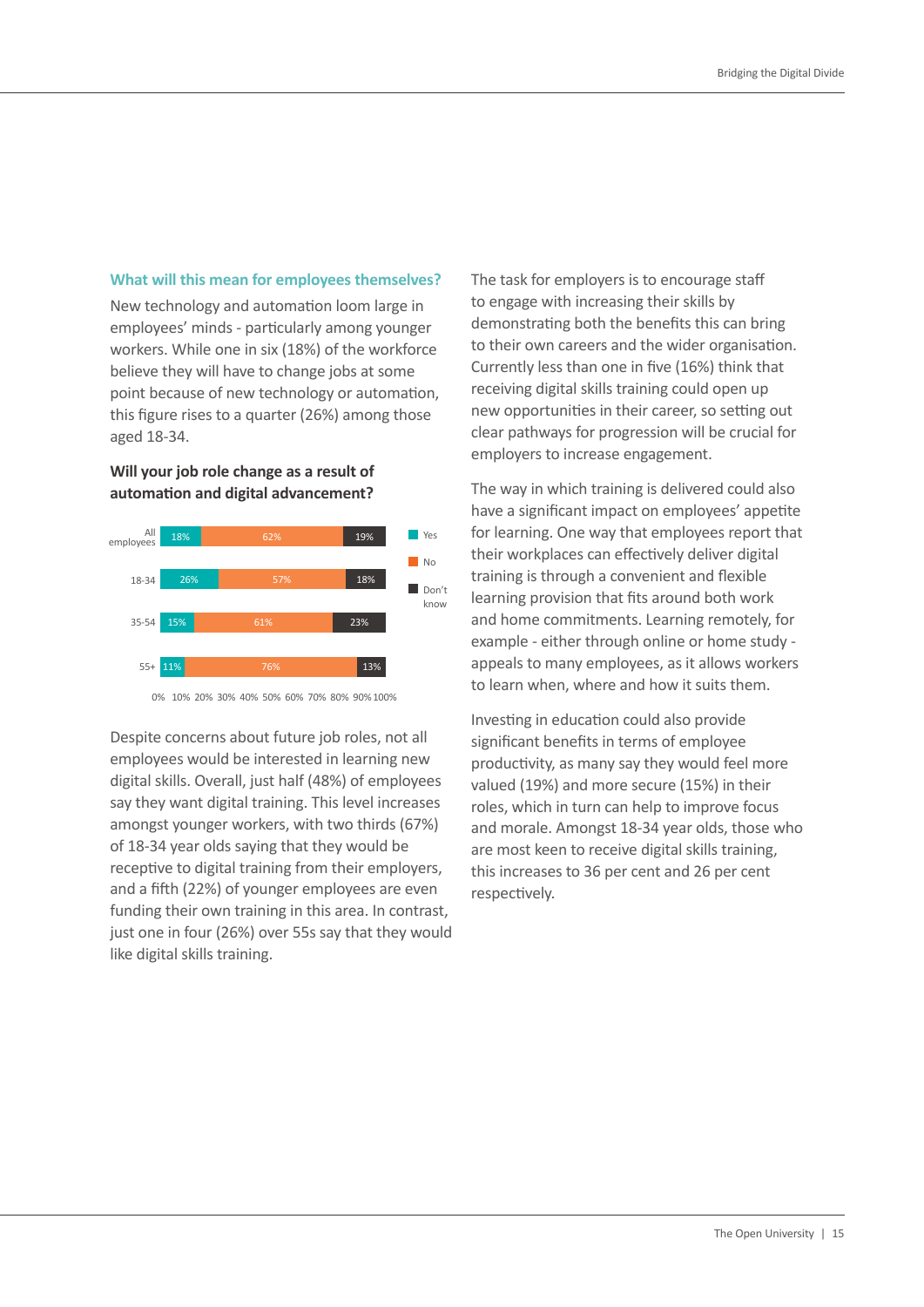# Bridging the divide

**So how do organisations ensure that they have the digital skills they require both now and in the future that will allow them to embrace new opportunities and remain profitable and competitive?** 

#### **Hire in digitally-skilled talent**

One obvious solution would be for companies to pay a premium to acquire employees with the skills in demand. Organisations across Great Britain are already adopting this approach with nine in 10 (90%) saying that hiring in new workers means they can get access to disparate digital skills as and when they need them – with 91 per cent agreeing this is the fastest possible way to get digital skills into their respective organisations.

For many (73%), the option of paying a premium  $$ on associated expenses such as higher salaries and recruitment fees – to bring in the right digital skills is a reality that cannot be avoided.

This is despite there being serious doubts over the sustainability and long-term affordability of this strategy. Four in five (81%) employers admitted that they felt developing skills through workplace training and development opportunities was a more sustainable strategy to bolster the digital skillsets of their employees in the long-term.

Two in five (38%) also believe that training up existing workers would be an immediately cheaper and more cost-effective means of plugging digital skills gaps. Perhaps this suggests that the UK's organisations are lacking in a coherent long-term approach to addressing the digital skill shortage.



16 | The Open University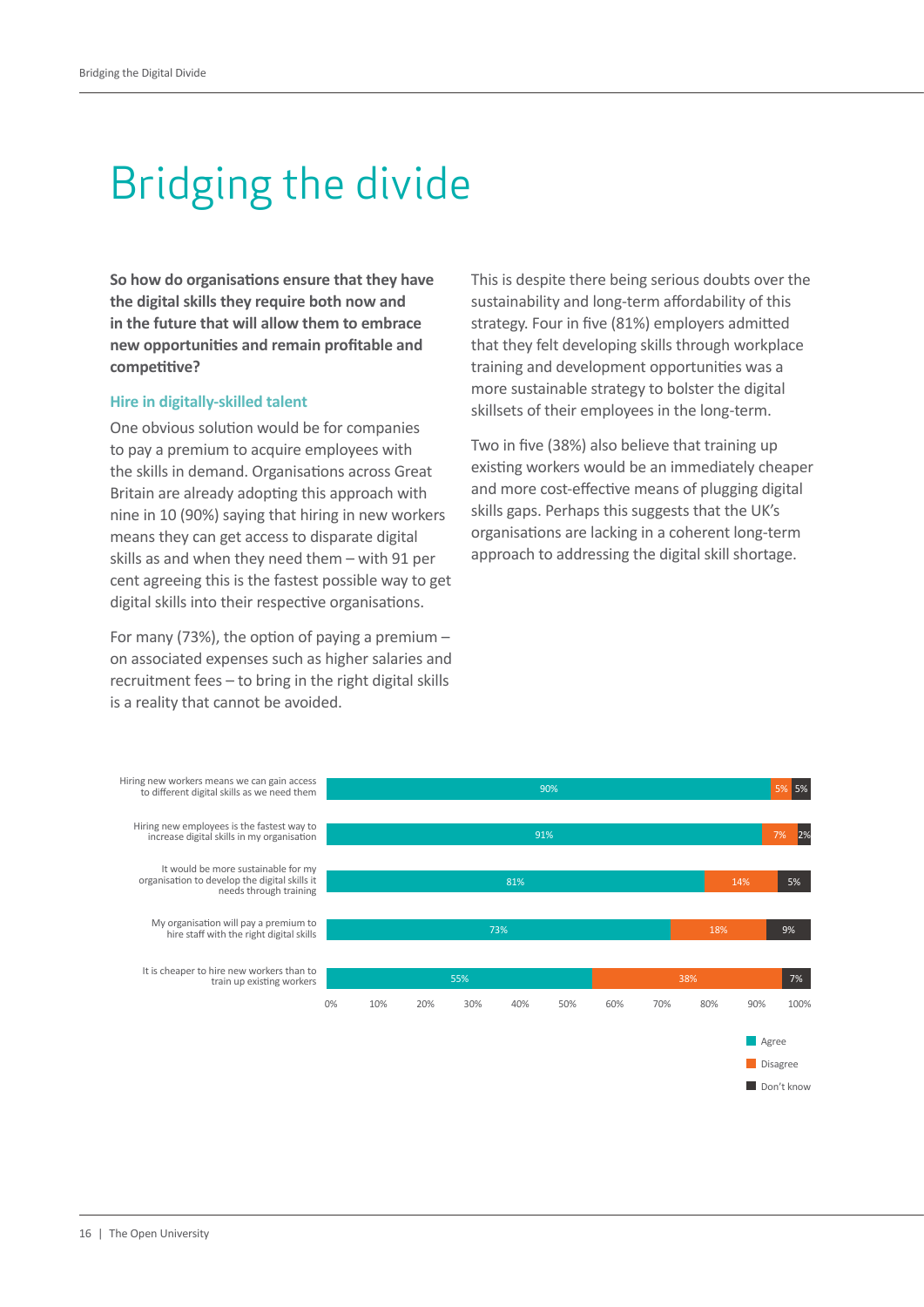#### **Introduce opportunities for skills exchange**

Around half (49%) of organisations believe that the digital skills shortage will be resolved as young workers who are digitally native enter the workforce. While this will help to some extent, as young people are increasingly being taught digital skills at school, the digital skills of those entering the workforce must be topped up with ongoing training to prevent them from becoming outdated. This approach will not resolve skills gaps at a managerial level, where detailed knowledge and experience of the organisation and sector is required.

Nearly three in 10 (28%) employers agree that younger workers have the digital skills required but not the experience, while over one in five (23%) think that more senior workers have the knowledge and experience required, but not the digital skills.

With this in mind, employers could significantly increase the breadth of skills available across their organisation by introducing internal mentoring programmes that facilitate skills exchange. 17 per cent of business leaders agree that organisations should look to develop processes for this, increasing to 23 per cent amongst those who work for large enterprises.

#### **Embrace lifelong learning**

To really tackle the digital skills gap, not just now, but for the years ahead, organisations, educators and government need to look at existing teaching strategies, and move to a model of lifelong learning, where education doesn't stop after school or a first degree, but continues into the workplace. Indeed, 85 per cent of senior leaders agree that this will become necessary in future.

At the current pace of technological development it is unrealistic to expect digital skills to remain relevant throughout a career, which is why employers, and wider industry partners, must now commit to challenging employees and peers to learn new skills, or to update their current skillset.

The Open University has long believed that companies must invest more in enabling their workforce to re-skill in the wake of digital disruption. Ultimately, we require a holistic solution that prioritises new approaches to skills development within the existing workforce in tandem with looking towards previously untapped talent pools.

As technology advances, there is likely to be a heightened demand for higher skills – some of which could be filled by those currently in the low skilled jobs that are most at risk of automation<sup>5</sup>. This presents a compelling and urgent need to engage new audiences with the idea that digital careers offer great career progression, pay and variety, as well as making sure that there are appropriate pathways available. Finally, the training offered must actively help and support those looking to take the next step towards a career in technology, through flexible, part-time options, which will ensure those looking to retrain are able to fit learning around busy working and personal lives.

5 Office for National Statistics (2019) Which occupations are at highest risk of being automated?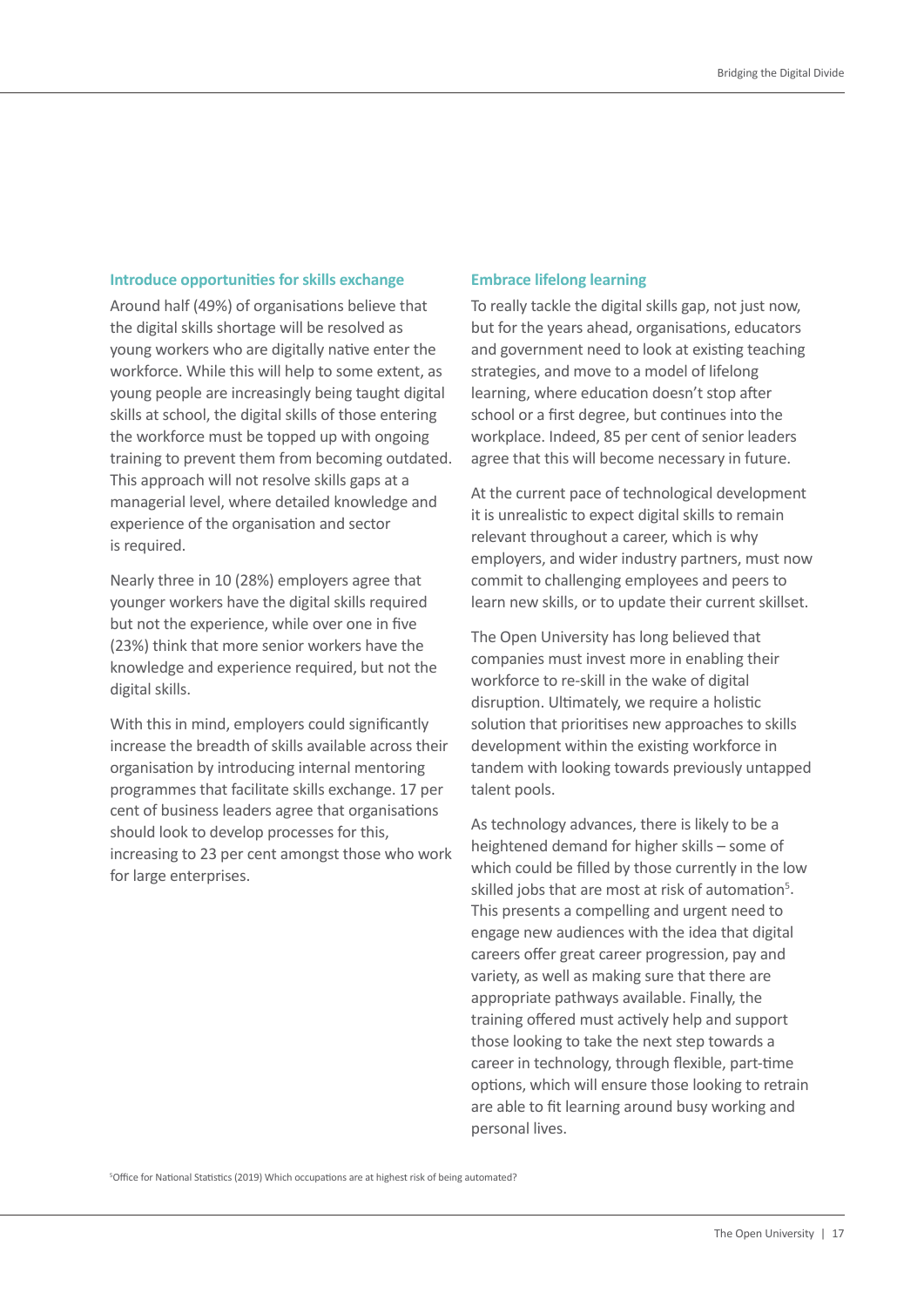15.84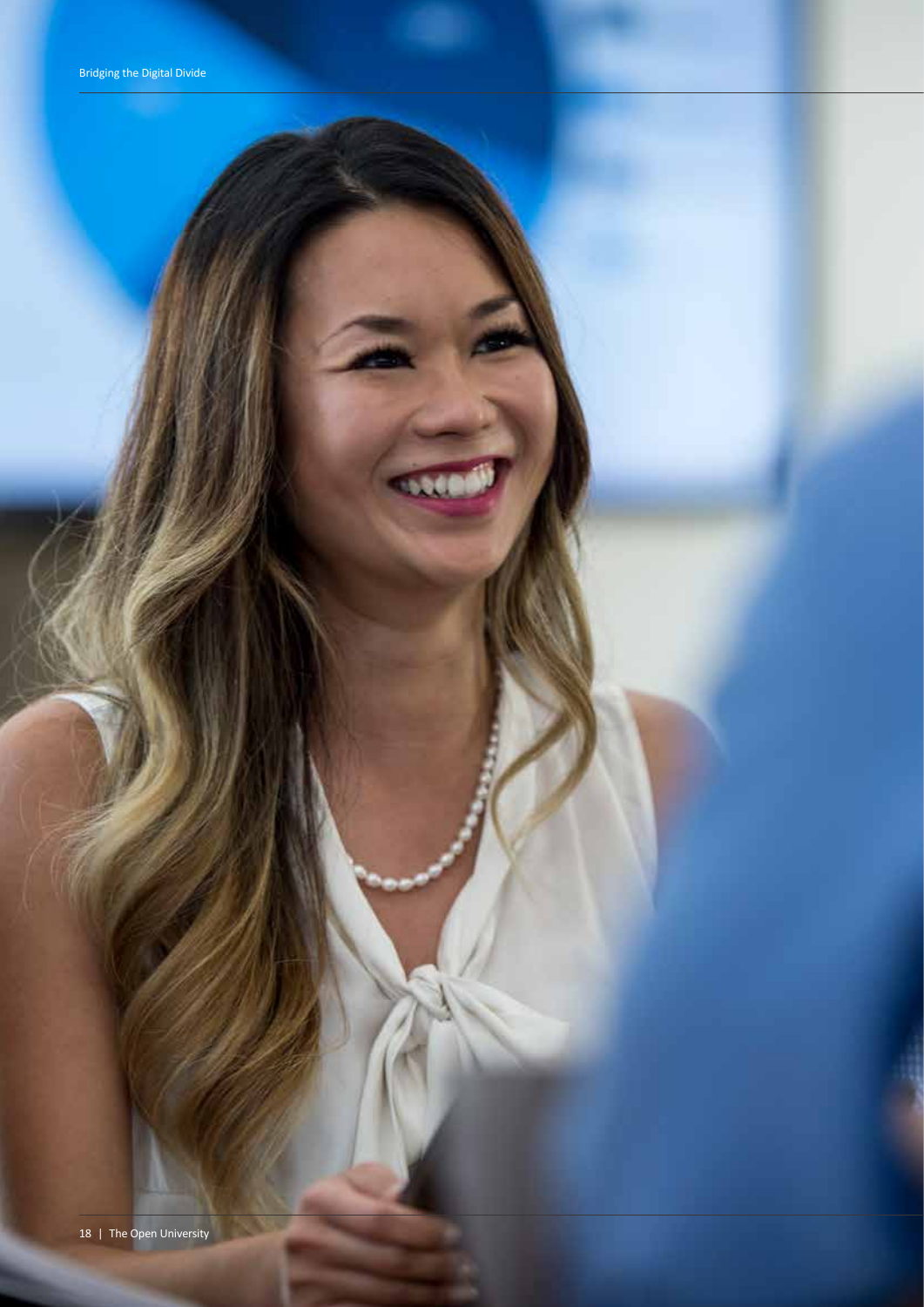# The learning solution

**At The Open University, we believe, as four in five (79%) employers do, that organisations will have to change the way they think about training and skills development. Some organisations are already taking a more strategic long-term approach to addressing their skills shortages, making good progress towards building the digital skills the UK needs to remain competitive and productive, but many are overwhelmed about what is needed and where to begin.** 

### **Development intentions**

Organisations are planning to spend 13 per cent more on digital training this year than they did in the last, with the average budget increasing from £52,150 to £58,750 across all organisations. But three in five (58%) business leaders believe that their organisation should be investing even more to ensure that it has the skills it will need both in the upcoming year and in the future.

SMEs: £46,200



13 per cent £52,850

Large enterprises £227,350



7 per cent £242,500

In the next 12 months, the amount of in-house training and further education being delivered is expected to decrease, as organisations increase their spend on external training courses and higher education. This shift perhaps reflects the need for more specific, mid-high level skills identified earlier in the report.

But not all organisations are increasing their spend. One in four (26%) are currently focused on issues in other areas of the business, while some are struggling to know where to start both in terms of assessing the training required (10%), and who should receive it (14%).

#### **Getting started with training**

If, as an employer, you are trying to get to grips with the complex world of digital skills - or having difficulty working out training priorities - the first thing to consider is a skills audit. There is guidance and consultancy available to help organisations assess where specific skills shortages lie in their organisation, or alternatively, employers can do this themselves by aligning existing job roles with the capabilities set out in the SFIA Foundation skills and competency framework, which can be found at www.sfia-online.org.

Immediately, there are a number of free digital skills courses available. For example, OpenLearn, The Open University's open educational resources website, hosts hundreds of study units at all levels ranging from introductory to master's level that can help organisations kick-start their learning journeys. Employers can pick and choose from courses such as *Introduction to Cyber Security, Learn to Code with Data and the Internet of Everything*. OpenLearn also offers courses in related subjects, such as Technology, innovation & management and Project Management, which can deliver the broader skillset required for employees to apply digital skills to the workplace effectively.

In the long-term though, employers should consider what types of training are required to build the skills they need. If unsure of how the requirements might translate into qualifications, the best approach is to seek help from either a consultant or an education provider who will be able to advise you on your needs and refer you to the best possible partners.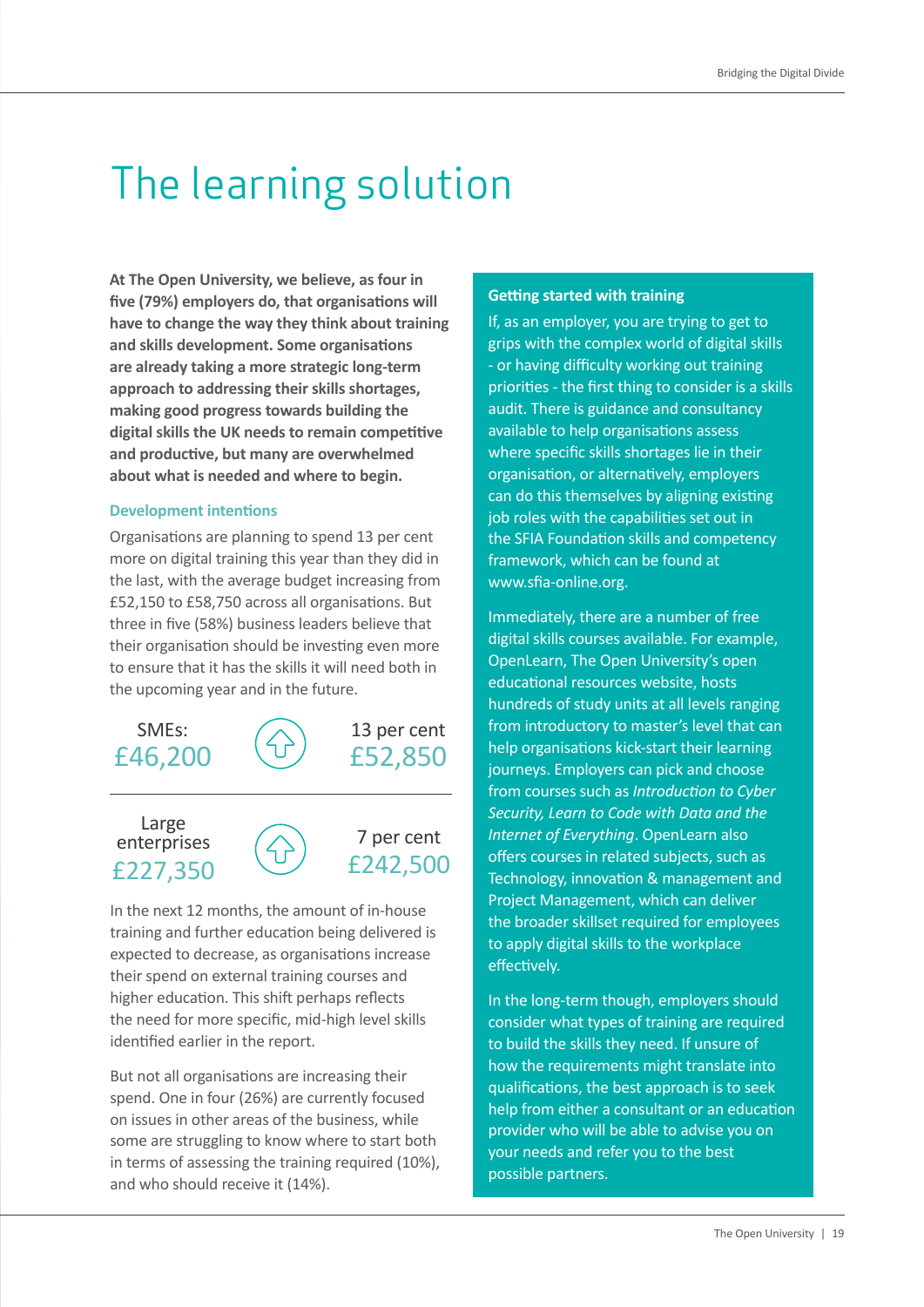### **Keeping up with the pace**

One of the main factors holding employers back from investing in digital skills training is the rapid pace of new technological development. Half (52%) of organisations report that technology evolves too quickly for organisations to keep up with the skills required, which makes it difficult to have a long-term plan for training.

The fact of the matter is that the skills required will change and develop over time - and therefore organisations must continually train workers so their skills do not become obsolete or out-of-date in a few years time. If organisations wait for the pace to slow, and do not begin to build up a strong base of mid and higher-level digital skills, they risk falling further behind as new developments emerge.

With many higher-level qualifications, particularly apprenticeships, employees are often able to put what they learn into practice right from the start - so organisations will be investing in training that can have an immediate impact on their organisation.

However, higher-level education also has significant long-term benefits. Employees who receive training will develop core skills, knowledge and behaviours that make them more adaptable in future, essentially facilitating lifelong learning. As new requirements emerge, organisations can focus on delivering top up training that builds on core skills, which ensures that new abilities can be quickly added to the workforce; this will be crucial if the pace of change remains constant.

This kind of training also delivers a solid foundation of skills and knowledge across all pillars of IT, providing agility that will be critical as technologies and platforms become increasingly interdependent, and as products and applications change rapidly.

### **Impact of training**

When employers invest in training they expect results - primarily to secure the skills that were lacking in the organisation, and ensure that those skills provide value in some way, such as helping the business to transform or achieve business targets.

However, training also provides a number of other benefits, which may not be so immediately obvious. Of organisations who have offered digital skills training in the past 12 months, two in five (41%) reported increased productivity, while three in 10 (31%) saw better engagement from the workers who received training. In addition, the knock-on impact of training can be significant, with 30 per cent of organisations finding that those who had received training were actively sharing their new skills with other employees.

Employers should also not underestimate the long-term value of investing in workers. One in four (26%) say that staff retention has increased amongst those receiving training, which in turn reduces the need to spend on expensive recruitment fees or temporary staff when unhappy staff leave for better opportunities for continuing professional development.

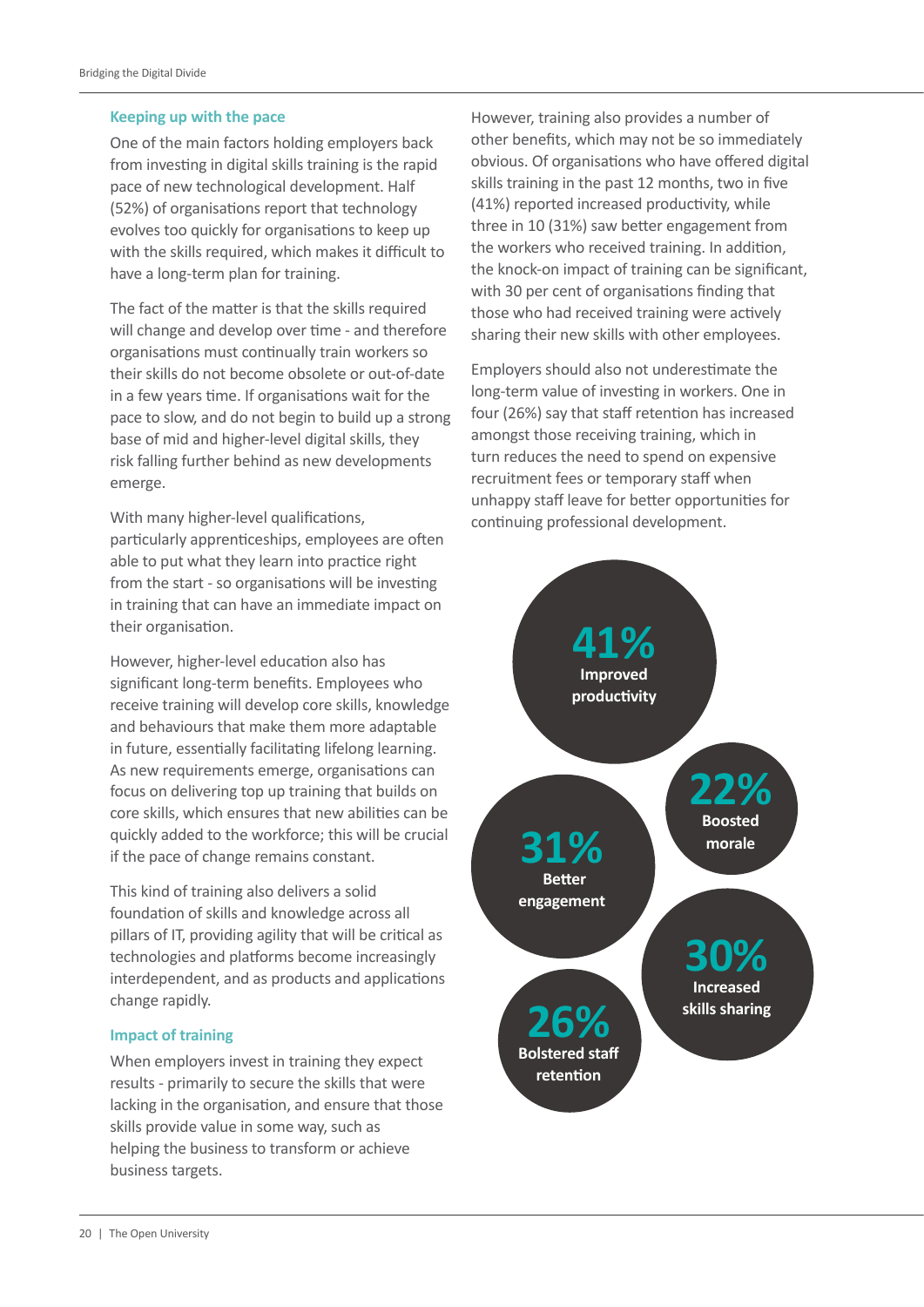#### **Whose responsibility?**

While many (45%) employers in Great Britain believe it is their responsibility to develop the digital skills required, or those of their employees (16%), many (10%) also look to central government to ensure that there is adequate provision for developing basic skills in school, and appropriate funding to boost investment in formal training, via further and higher education providers.

In the past, The Open University has supported calls for governments to help address the digital skills shortage. As technological advances in robotics, computing and digital communications have the potential to completely transform how people live and work, it is essential that governments ensure that organisations are well prepared to take the opportunities and tackle the challenges it may bring, by providing flexible learning throughout employees' careers.

Building the digital skills the UK needs is one of the main priorities set out by the UK government's industrial strategy, which focuses on helping organisations to achieve their potential. This is manifesting through initiatives such as the Institute of Coding, in which The Open University is heavily involved, and through the apprenticeship levy.

The apprenticeship levy was introduced in 2017 as part of a new government commitment to delivering apprenticeships. The reforms were designed to widen access, encourage economic growth, increase productivity and, notably to fill workforce skills gaps, particularly within higherlevel roles.

Organisations across the UK with a wage bill exceeding £3 million a year are required to pay the apprenticeship levy. In England, employers are able to determine how they wish to spend their apprenticeship levy funding, and can target specific skills shortages to address. In Scotland, Wales and Northern Ireland, the government holds the responsibility for spending the funds, but all have made their own commitments to delivering apprenticeships.

Foundation, Modern and Graduate apprenticeships are available to all employers in Scotland, but the Scottish Government's Flexible Workforce Development Fund is also available to all levy paying employers to up-skill and reskill the existing workforce. And in Wales, the Welsh Government has committed to delivering 100,000 quality all-age apprenticeships through its Skills Policy Plan that will support the needs of employers regardless of their levy status, with the first Digital Degree Apprenticeships being introduced in 2018.

Fundamentally though, training and development needs to implement a shift in learning culture. Senior leadership teams, together with their HR departments, should champion employee development strategies that prioritise ongoing learning and development. What's necessary is a modern, flexible learning environment that will in turn create a more engaged and productive workforce, able to up-skill effectively.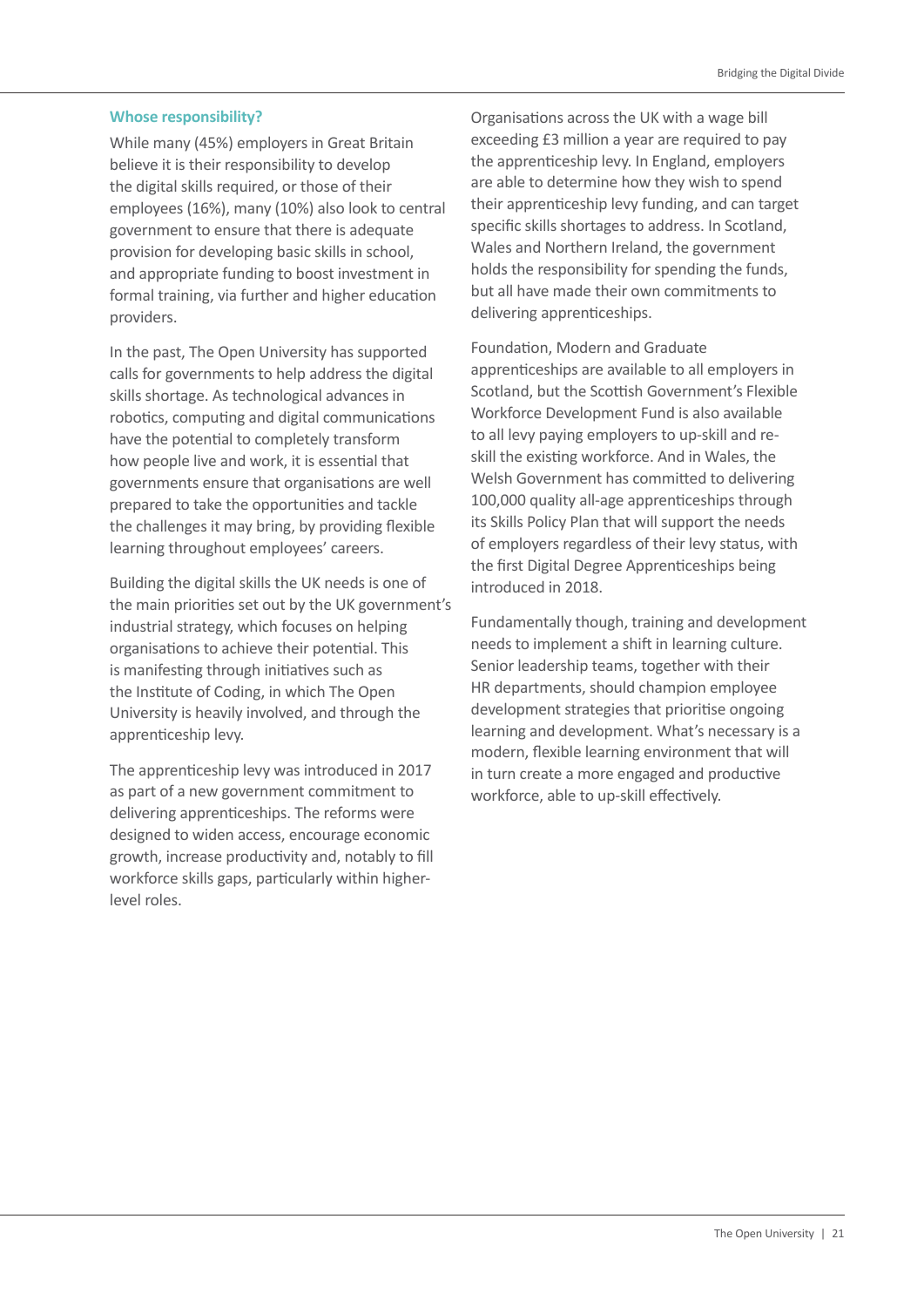

# Working with The Open University

**The Open University has been working with Milton Keynes University Hospital NHS Foundation Trust to deliver the Digital and Technology Solutions Professional Degree Apprenticeship since 2017.**

Joe Harrison, Chief Executive at Milton Keynes University Hospital (MKUH) NHS Foundation Trust, explains how apprentices are already making active and positive contributions towards improving outcomes for patients.

*"The NHS recognises that digitisation is critical to get the best out of a limited workforce, and most importantly to get the best outcomes for our patients. We see digital degree apprenticeships as one way of doing this. We want to make sure that we attract and retain the best possible people into our health service and into Milton Keynes University Hospital, and we see the apprenticeship scheme as a way of doing it."*

Through the apprenticeship scheme, Joe is seeing increased engagement from apprentices early in their careers and pleased to see them making a

strong contribution to the running of the hospital.

Robson Grant, who is focusing on software engineering, was recently named Apprentice of the Year by the Trust. He explains why he has chosen to study for a degree apprenticeship with The Open University:

*"I'm doing this apprenticeship because I'll get four years dedicated software engineering work experience and I'll be debt free - I don't have to pay for it. It's 100% increased my confidence. In two and a half years when I finish my apprenticeship I will be in the perfect situation… The reason I chose The Open University apprenticeship over a physical university is you can manage your life around it a lot easier. It's very flexible."*

Robson works at MKUH, but as part of his apprenticeship he spends 20 per cent of his time studying. Most of the time this is self-guided, but he has regular tutorials, and his practice tutor visits the workplace regularly to provide support for both employer and employee.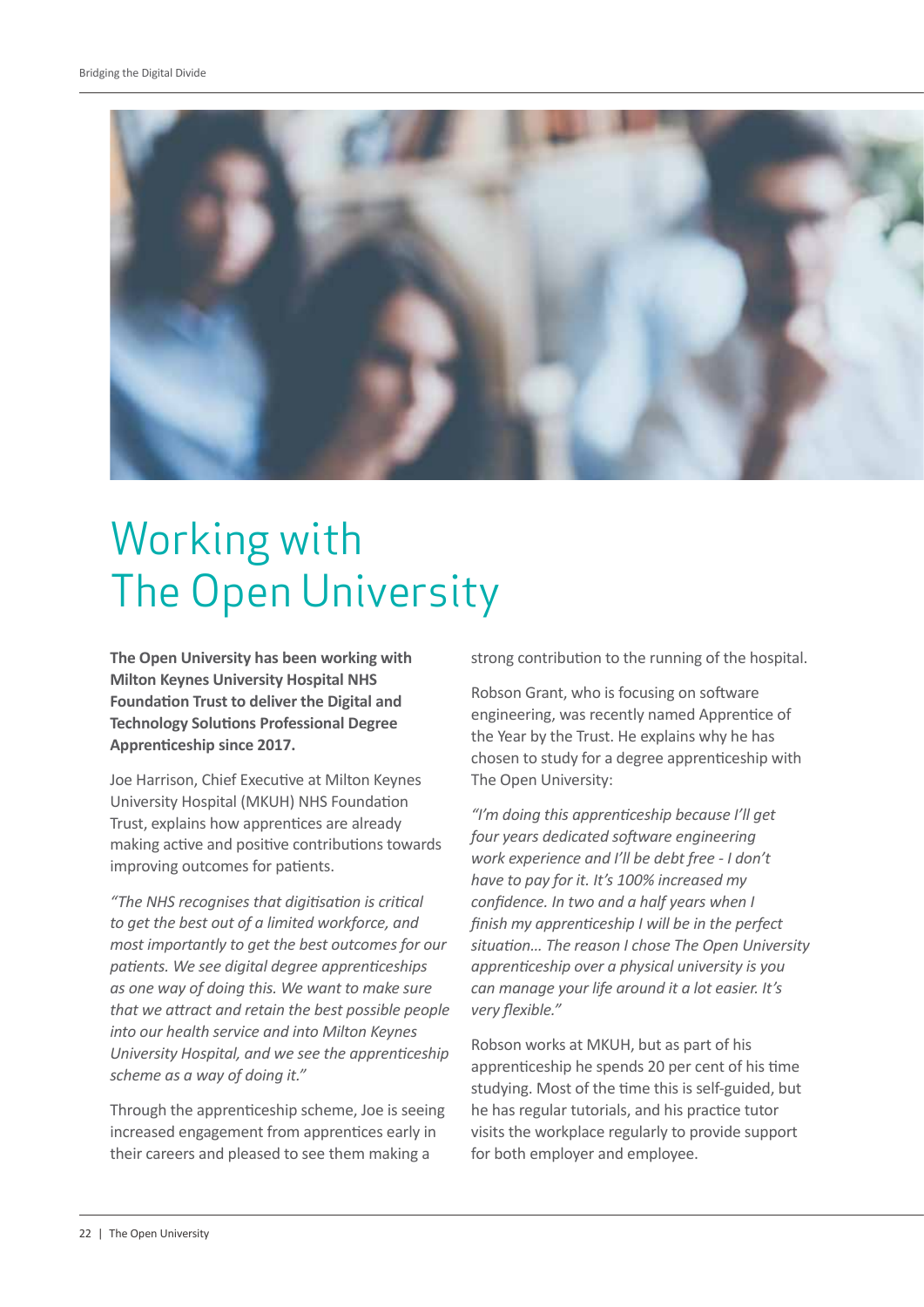

Deputy Head of IT Applications, Ian Fabbro, explains: *"The practice tutor, Mo, engages with the apprentices in context and makes sure that they're getting the right support that they need, not just being dropped into an office environment. We make sure we've got the right balance by providing them with the right opportunities, that they've got the support to learn but also that we're getting value out of them. Mo ensures that the balance is there.*

*"We have huge plans for the hospital, including some exciting digital transformation projects. I've started to really understand the benefit of having apprentices as part of the team; we have three in our IT development team at the moment. The scheme allows us to employ someone like Robson who can come in, start providing us value, and get an education from the OU. It's something that previously we would never have been able to do. It's no longer the historical cliché about the apprentice making teas and coffees; Robson's developing front end apps - the stuff that people see on their PCs - and he's providing a real benefit."*

The Open University's Digital and Technology Solutions Professional Degree Apprenticeship programme is a work-based programme that integrates academic and work-based learning, delivered flexibly around the demands of your workplace. It helps to develop the skills and behaviours required to create confident and capable digital and technology professionals.

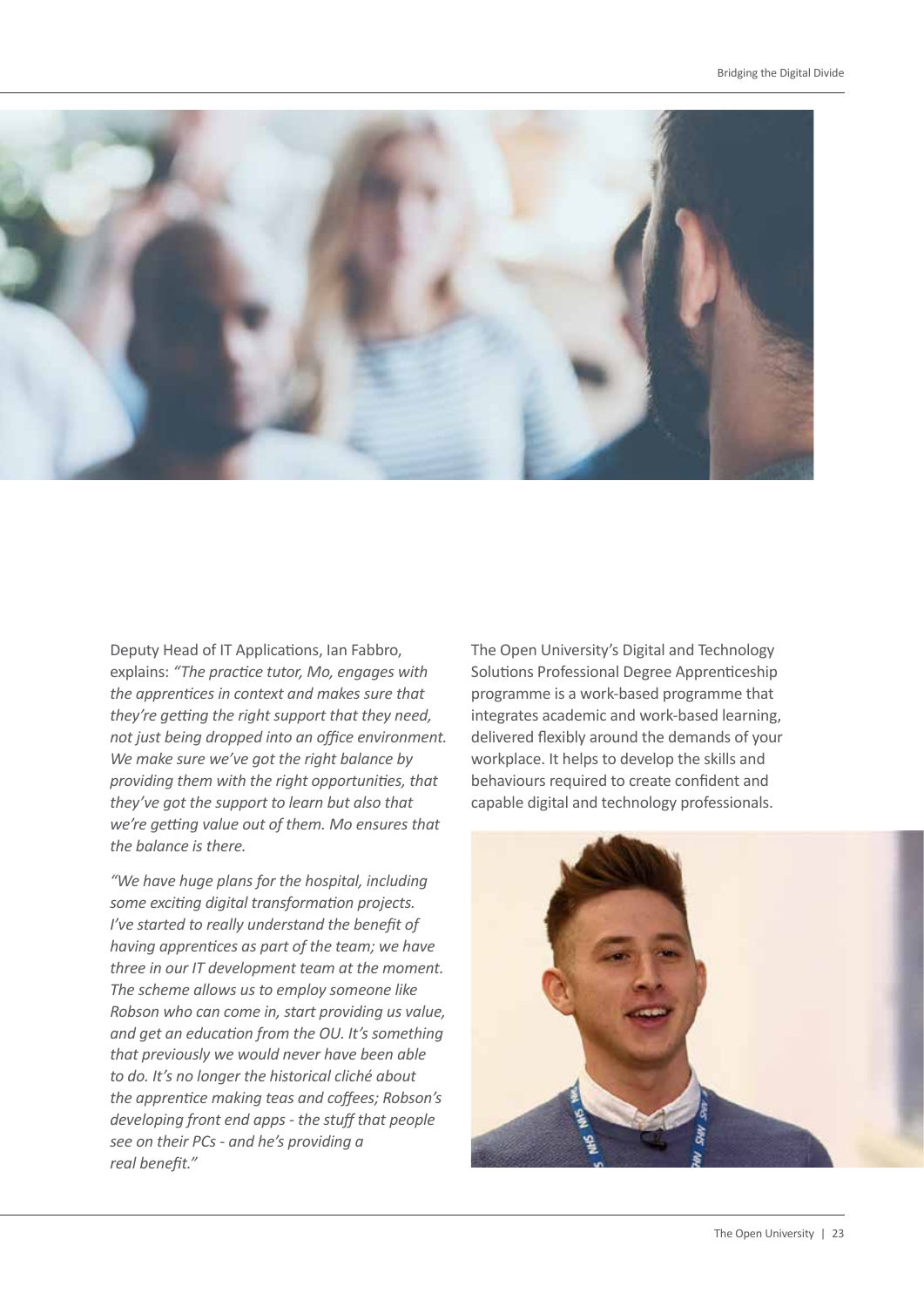# The Open University offering

**These qualifications allow employers to develop the skills that are most relevant to their organisation, but all instill knowledge, skills and behaviours that help students to become more adaptable, and develop a wider understanding of how different specialisms fit together. Building a strong foundation of skills, these degrees equip organisations with highly skilled and engaged workers who are able to apply their new skills to future digital developments, as well as providing businesses with the support they need at present.**

#### **Apprenticeships**

**With the introduction of new apprenticeship standards and frameworks, organisations do not have to wait until employees complete their qualifications to see the benefits. The employer-led standards, which combine on and off-the-job learning and development, ensure that apprentices can start applying their new knowledge and skills to their workplace right from the start - so organisations can improve the skills of their workforce, bring in new talent and start to see return on their investment quickly.**

The Open University's apprenticeships present a strong solution for employers, as our flexible blend of online and one-to-one support means that workers can fit their training around existing commitments, which means that learning is less disruptive to the organisation. Our blended work-based learning proposition also means that employees can see the relevance of what they are learning, which results in better engagement, retention and performance.

For the many organisations who are facing digital skills shortages, higher-level, degree and graduate apprenticeships are likely to provide the skills that organisations are most lacking. Apprenticeship standards and frameworks vary depending on whether an organisation is based in England, Scotland or Wales.

#### **England**

### **Digital and Technology Solutions Professional Degree Apprenticeship**

The Digital and Technology Solutions Professional Degree Apprenticeship covers a broad range of digital and technology disciplines, which ensure that graduates from the programme will be competent to operate in a range of related digital roles, support their organisations to develop new products and services, and increase productivity using digital technologies.

Despite developing a broad base of skills, which means that training can be easily topped up as new needs emerge, the apprenticeship also offers students the opportunity to develop specialist technical skills through one of the following pathways:

- Cyber Security Analyst
- Data Analyst
- Software Engineer
- Network Engineer

The apprenticeship has been awarded Tech Industry Gold Accreditation by the Tech Partnership, a consortium of leading employers collaborating to develop a highly skilled and professional digital workforce throughout the UK.

Levy paying employers can use the funds in the apprenticeship service accounts to support apprenticeship training and assessment, with a 10 per cent top up from the government. Non-levy paying employers can access apprenticeships via co-investment, where the government will pay 95 per cent of the costs of training up to the funding band maximum.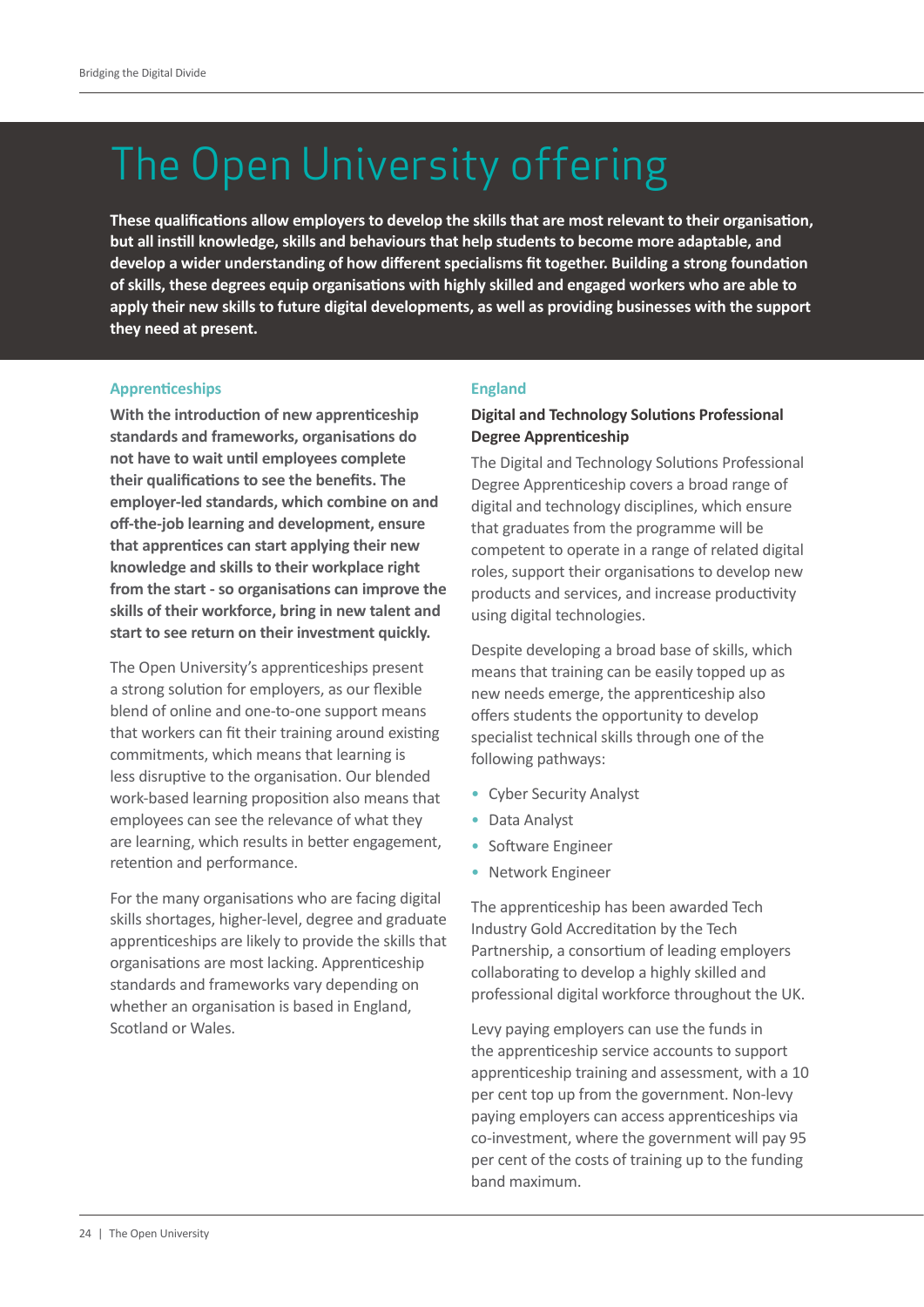#### **Scotland**

#### **Graduate Apprenticeships**

The Open University's Graduate Apprenticeships are available to new and existing employees 16 years of age and over, who live and work in Scotland. Organisations can use these new programmes to address skills gaps and ensure that they have the talent to manage future technological changes.

Like the programmes in the other nations, Graduate Apprenticeships develop core foundational knowledge and then enable an apprentice to specialise in a particular area of IT that is aligned to their job role.

The Open University's programmes include:

- BSc (Honours) Cyber Security
- BSc (Honours) IT Software Development
- BSc (Honours) IT Management for Business
- MSc in Cyber Security

Graduate Apprenticeships are fully funded by Skills Development Scotland.

#### **Wales**

#### **BSc Applied Software Engineering Apprenticeship**

The Open University's Applied Software Engineering Degree Apprenticeship programme equips apprentices with the knowledge, skills and behavioural characteristics required to excel as a software engineering professional.

The programme provides a broad foundation in the fundamental technologies and techniques of computing and the issues involved in their application, as well as providing the tools that enable apprentices to consistently keep ahead and stay agile in a rapidly changing subject area.

The Applied Software Engineering Degree Apprenticeship is a work-based higher education programme that provides apprentices with the practical experience and theoretical knowledge of designing, building and evaluating software components and systems.

The apprenticeship is fully funded by The Welsh Government through The Higher Education Funding Council for Wales.

*"As a member of their Employers' Apprenticeship Advisory Group, Scottish Ambulance Service has been involved in the development of The Open University's Graduate Apprenticeships programmes in Cyber Security and Software Development. This has given us first-hand experience of the OU's proactive approach to employer engagement in relation to curriculum design and development, and their commitment to creating staff learning and development opportunities that meet the needs of industry, which are also responsive to skills shortages and align with Scottish Government priorities."*

#### **John Baker,**

ICT General Manager, Scottish Ambulance Service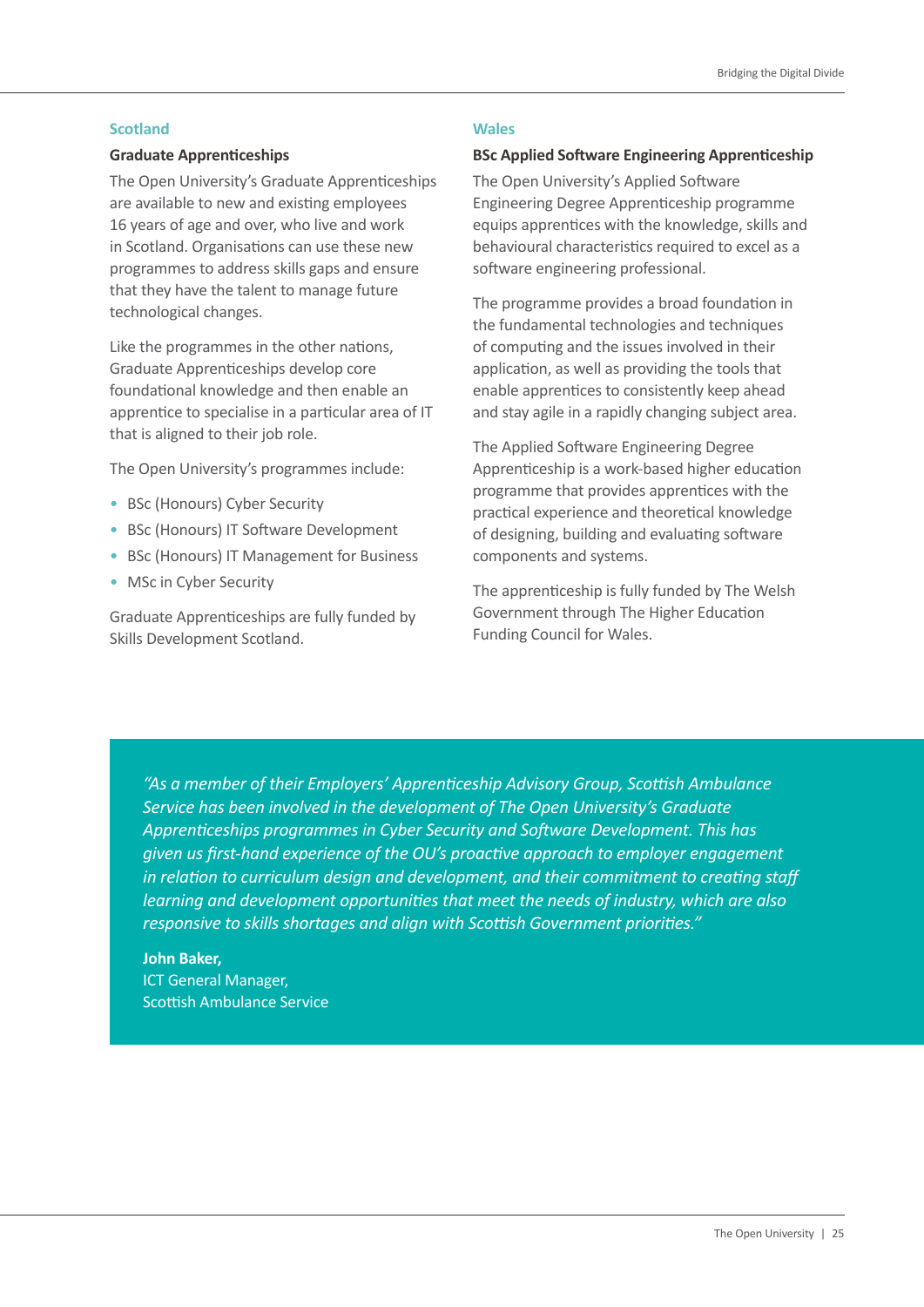#### **Other qualifications**

**The Open University also offers a range of highly flexible degree programmes, which can be tailored around the employer's or individual's requirements.**

Our qualifications include:

### **• BSc (Honours) Computing and IT**

This degree helps employees to become confident users and managers of information technologies, to administer and manage network or database systems and to develop software solutions. It offers a choice of four routes, depending on the skills that are needed by the employer: broad, communications and networking, communications and software and software.

#### **• BSc (Hons) Data Science**

This brand new data science degree has been developed in recognition of the fact that data plays an increasingly important role in informing decision making in a large number of occupations across all organisations. This qualification develops familiarity with mathematical, statistical and computational data modelling techniques, builds expertise in a range of appropriate software – including the widely used R and Python languages – and provides experience in communicating and critically commenting on the results of data analysis.

### **• BA or BSc (Hons) Open**

The BA or BSc (Hons) Open is the most flexible degree programme in the UK as it allows a learner or employer to select their own modules and design a unique qualification. For example, an employer may wish to create a cyber security programme by combining modules from computing and IT, psychology and leadership and management. There are many combinations available.

#### **• MSc in Computing**

This qualification develops a rigorous approach to the study and application of computing, and incorporates transferable skills that are highly applicable to professional development in the field. There are several options, including a flexible route (which offers a wide choice of relevant modules), a software engineering route and an information security and forensics route.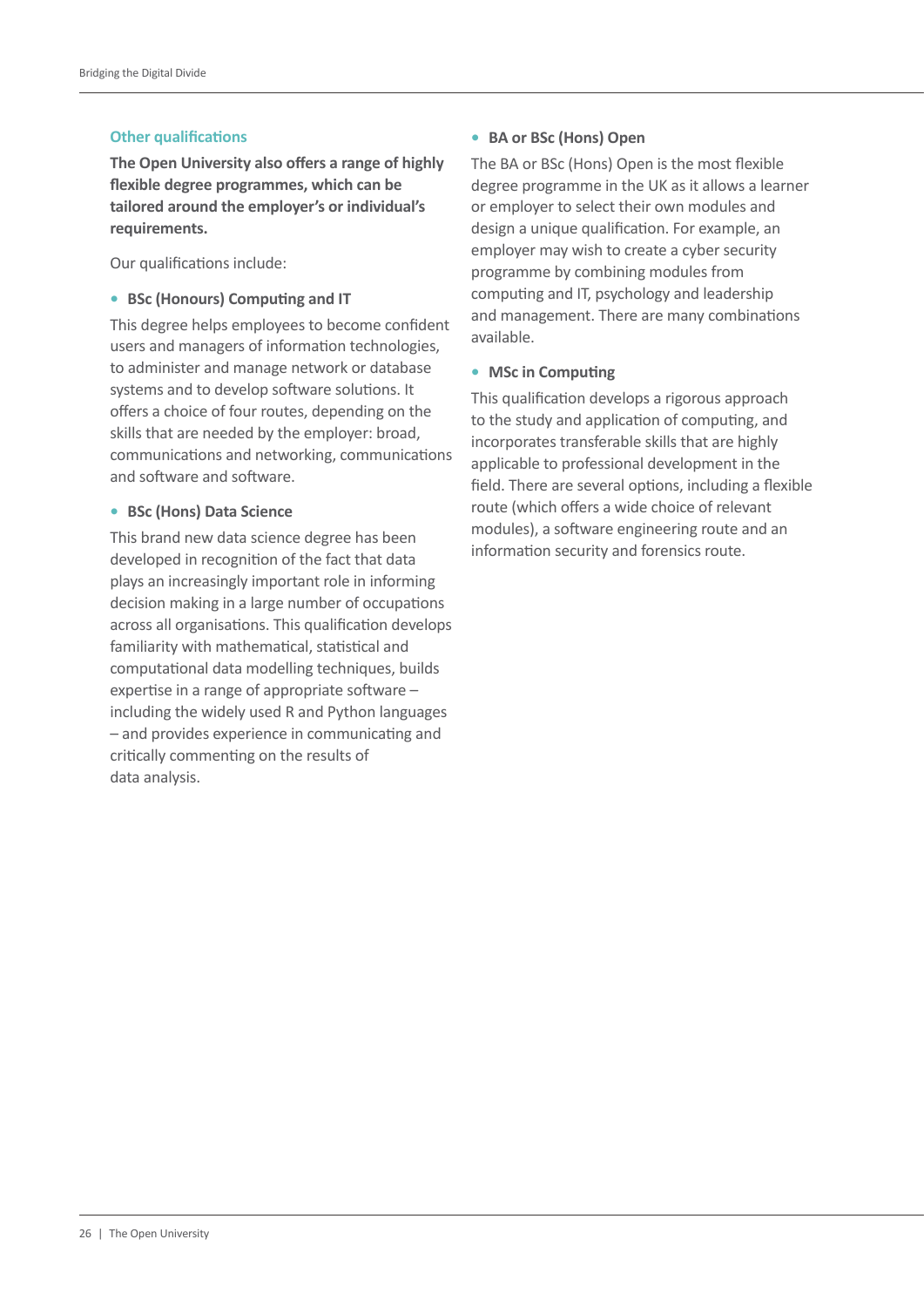# About The Open University

**For over 50 years, The Open University has led the way in innovative distance-learning, developing workplace education solutions for employers (across the private, public and voluntary sectors), as well as training individuals.**

Specialising in developing high quality learning materials, based on rigorous research and industry insight, The Open University combines academic excellence with digital and technological expertise to deliver flexible, results-driven and truly engaging workplace learning solutions.

### **Partnership with the Institute of Coding**

The Open University is a major partner in the UK's Institute of Coding, a new, exciting national initiative. The Institute brings together a range of universities, industry, training providers and professional bodies to address the UK's digital skills gaps, with a view to enhancing the education and employability of every learner.

The Open University leads on the theme of University Learning, which aims to influence computer science teaching in universities nationwide. The Computing and Communications school is also leading on setting up a new accreditation standard for computing, the development of courses in data sicence and cyber security and widening participation in the computing area.

### **Our offer**

The Open University's flexible and adaptable approach enables consistently excellent learning to be delivered at scale, across geographically dispersed workforces, through having an online delivery model that uses advanced learning analytics to enhance the performance of business professionals, all at the pace desired by the learner

Our well-developed blended learning approach enables us to deliver learning that is responsive to both organisational and staff needs, providing additional return on investment.

This is why more than 2,500 employers, including IBM, BT and the NHS, regularly choose The Open University's learning solutions to develop their workforces and why 78 per cent of FTSE 100 companies sponsor their staff on Open University courses.

Whether you're looking to develop new or current employees, The Open University offers a range of Degree and Higher Apprenticeships in England, Graduate Apprenticeships in Scotland and a BSc Applied Software Engineering Apprenticeship in Wales, to suit your organisation's current and future needs.

**For more information, please visit** www.open.ac.uk/business/apprenticeships

**Email us at** business@open.ac.uk

**Follow us on LinkedIn** Linkedin.com/company/open-to-business

**Follow us on Twitter** Twitter.com/OpenforBusiness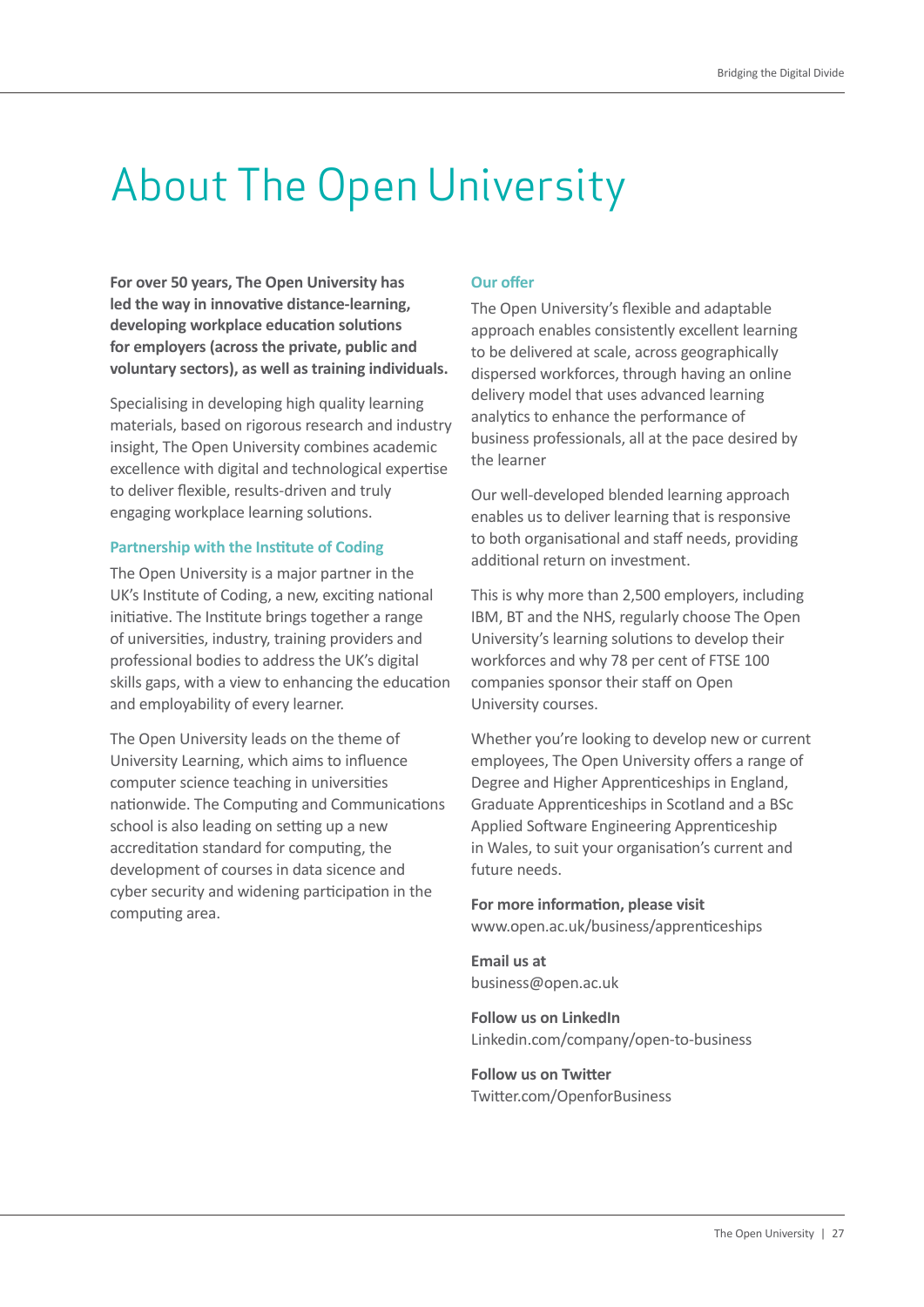# Methodology

**The Bridging the Digital Divide report was developed by combining the expertise and experience of The Open University in conjunction with quantitative market research amongst a wide range of organisations across Great Britain. A detailed methodology for this report is available on The Open University's business website.** 

#### **Business survey**

The Open University commissioned PCP Market Research Limited to undertake a survey of 500 CTOs, HR Directors and HR Managers across Great Britain between 9 and 21 May 2019, split evenly between SMEs and large enterprises. The data also includes statistically significant samples by English region, Wales and Scotland. Please note, it was not possible to secure data from organisations in Northern Ireland. Where this report refers to the UK, it does so in context only - all data refers to organisations in Great Britain.

A further survey of 2,000 UK adults was commissioned by The Open University and undertaken by Opinium to establish the experiences and attitudes of working adults in the UK.

### **For further information, please contact:**

#### **The Open University**

**Email:** business@open.ac.uk **Phone:** 0300 303 0122 or +44 (0) 1908 655767

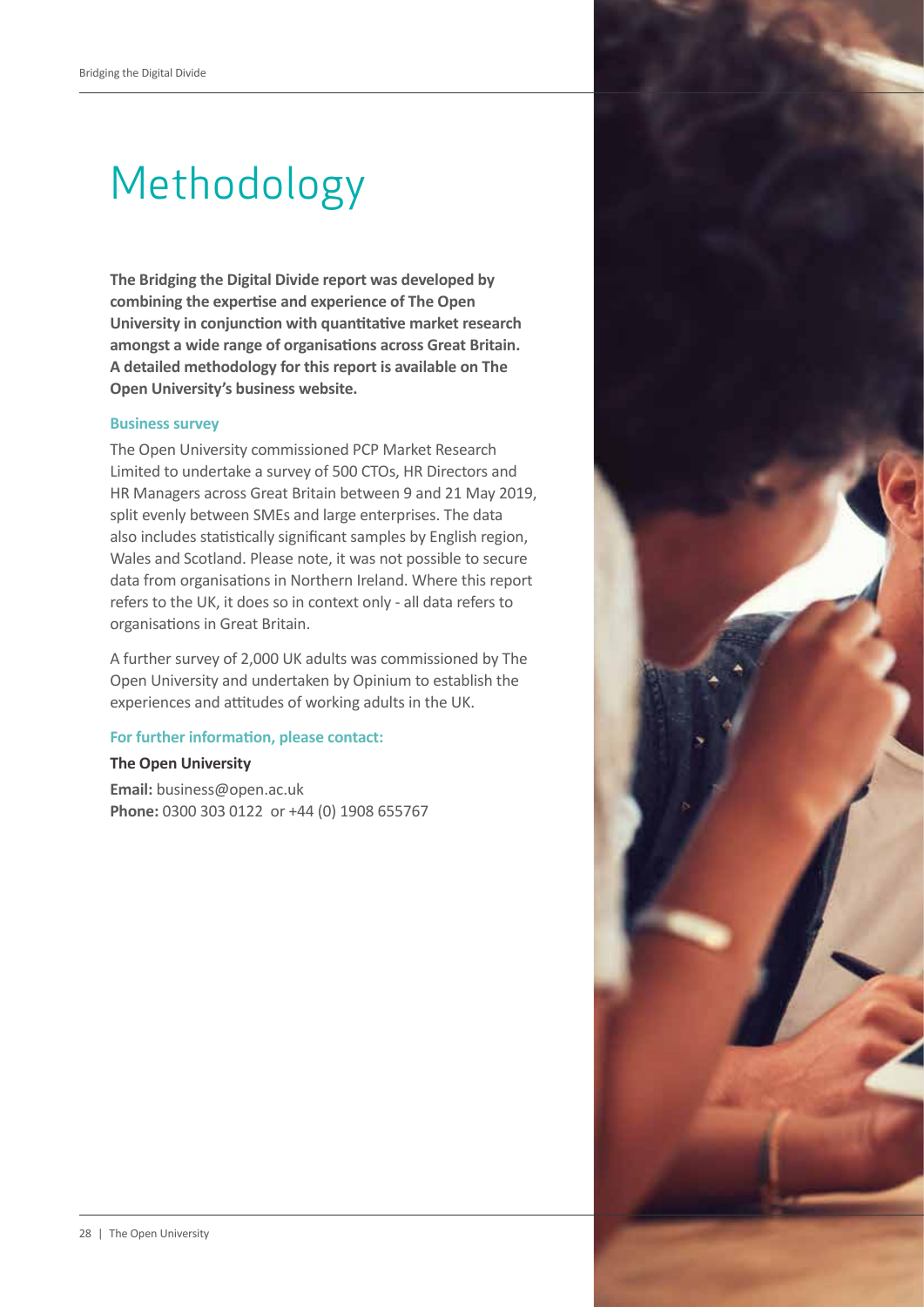